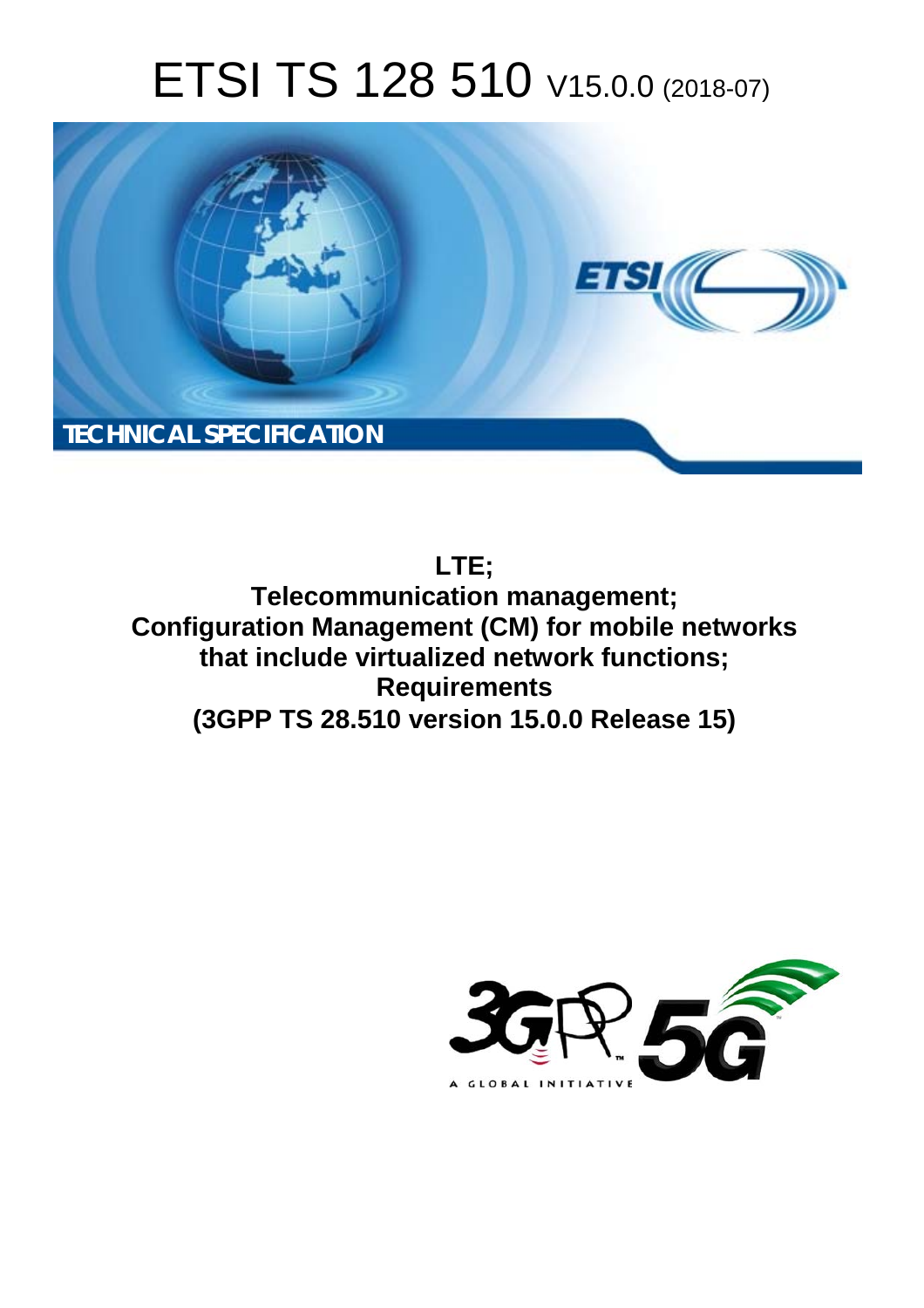Reference RTS/TSGS-0528510vf00

Keywords

LTE

#### *ETSI*

#### 650 Route des Lucioles F-06921 Sophia Antipolis Cedex - FRANCE

Tel.: +33 4 92 94 42 00 Fax: +33 4 93 65 47 16

Siret N° 348 623 562 00017 - NAF 742 C Association à but non lucratif enregistrée à la Sous-Préfecture de Grasse (06) N° 7803/88

#### *Important notice*

The present document can be downloaded from: <http://www.etsi.org/standards-search>

The present document may be made available in electronic versions and/or in print. The content of any electronic and/or print versions of the present document shall not be modified without the prior written authorization of ETSI. In case of any existing or perceived difference in contents between such versions and/or in print, the only prevailing document is the print of the Portable Document Format (PDF) version kept on a specific network drive within ETSI Secretariat.

Users of the present document should be aware that the document may be subject to revision or change of status. Information on the current status of this and other ETSI documents is available at <https://portal.etsi.org/TB/ETSIDeliverableStatus.aspx>

If you find errors in the present document, please send your comment to one of the following services: <https://portal.etsi.org/People/CommiteeSupportStaff.aspx>

#### *Copyright Notification*

No part may be reproduced or utilized in any form or by any means, electronic or mechanical, including photocopying and microfilm except as authorized by written permission of ETSI. The content of the PDF version shall not be modified without the written authorization of ETSI. The copyright and the foregoing restriction extend to reproduction in all media.

> © ETSI 2018. All rights reserved.

**DECT**TM, **PLUGTESTS**TM, **UMTS**TM and the ETSI logo are trademarks of ETSI registered for the benefit of its Members. **3GPP**TM and **LTE**TM are trademarks of ETSI registered for the benefit of its Members and of the 3GPP Organizational Partners. **oneM2M** logo is protected for the benefit of its Members.

**GSM**® and the GSM logo are trademarks registered and owned by the GSM Association.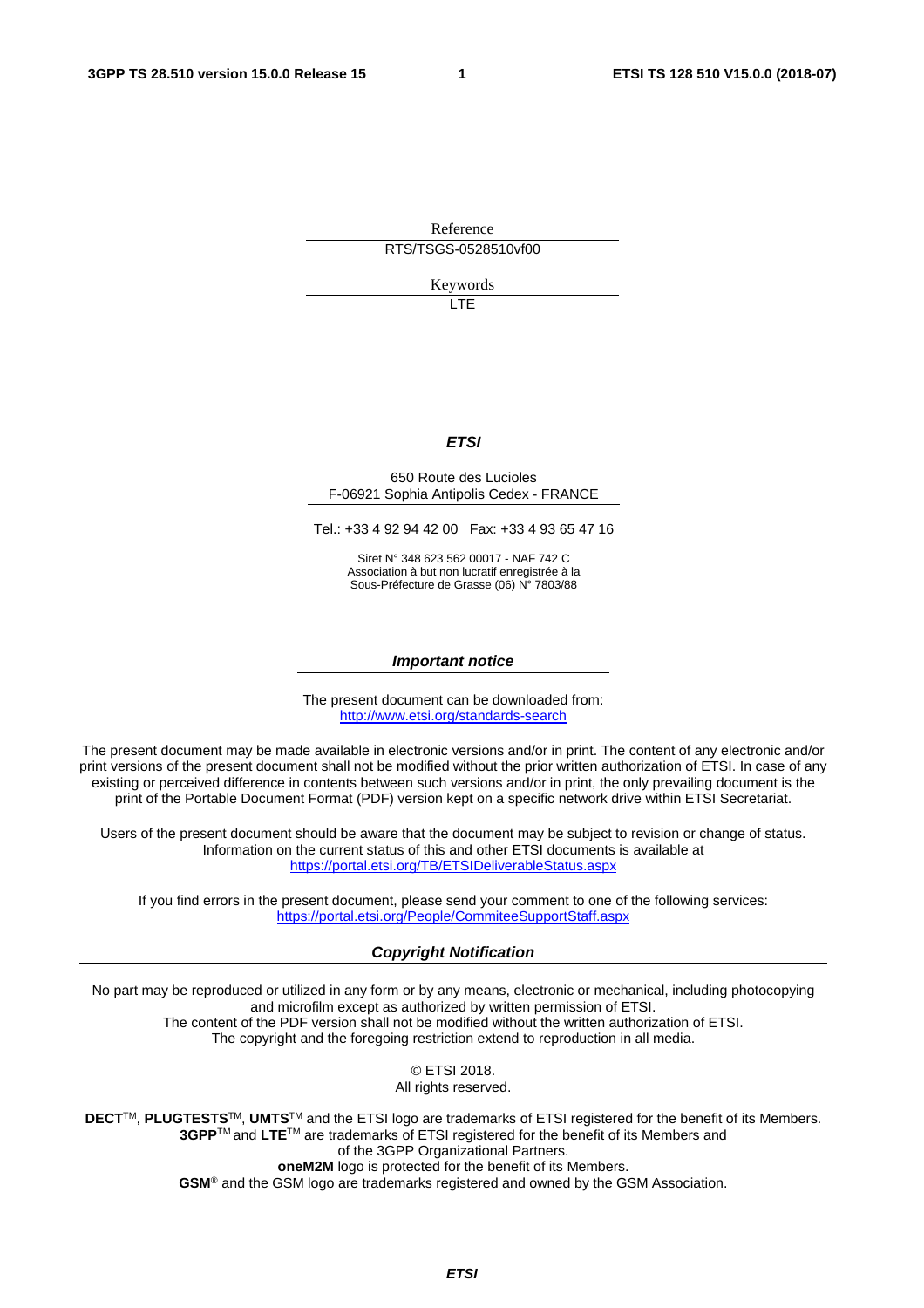### Intellectual Property Rights

#### Essential patents

IPRs essential or potentially essential to normative deliverables may have been declared to ETSI. The information pertaining to these essential IPRs, if any, is publicly available for **ETSI members and non-members**, and can be found in ETSI SR 000 314: *"Intellectual Property Rights (IPRs); Essential, or potentially Essential, IPRs notified to ETSI in respect of ETSI standards"*, which is available from the ETSI Secretariat. Latest updates are available on the ETSI Web server ([https://ipr.etsi.org/\)](https://ipr.etsi.org/).

Pursuant to the ETSI IPR Policy, no investigation, including IPR searches, has been carried out by ETSI. No guarantee can be given as to the existence of other IPRs not referenced in ETSI SR 000 314 (or the updates on the ETSI Web server) which are, or may be, or may become, essential to the present document.

#### **Trademarks**

The present document may include trademarks and/or tradenames which are asserted and/or registered by their owners. ETSI claims no ownership of these except for any which are indicated as being the property of ETSI, and conveys no right to use or reproduce any trademark and/or tradename. Mention of those trademarks in the present document does not constitute an endorsement by ETSI of products, services or organizations associated with those trademarks.

### Foreword

This Technical Specification (TS) has been produced by ETSI 3rd Generation Partnership Project (3GPP).

The present document may refer to technical specifications or reports using their 3GPP identities, UMTS identities or GSM identities. These should be interpreted as being references to the corresponding ETSI deliverables.

The cross reference between GSM, UMTS, 3GPP and ETSI identities can be found under [http://webapp.etsi.org/key/queryform.asp.](http://webapp.etsi.org/key/queryform.asp)

### Modal verbs terminology

In the present document "**shall**", "**shall not**", "**should**", "**should not**", "**may**", "**need not**", "**will**", "**will not**", "**can**" and "**cannot**" are to be interpreted as described in clause 3.2 of the [ETSI Drafting Rules](https://portal.etsi.org/Services/editHelp!/Howtostart/ETSIDraftingRules.aspx) (Verbal forms for the expression of provisions).

"**must**" and "**must not**" are **NOT** allowed in ETSI deliverables except when used in direct citation.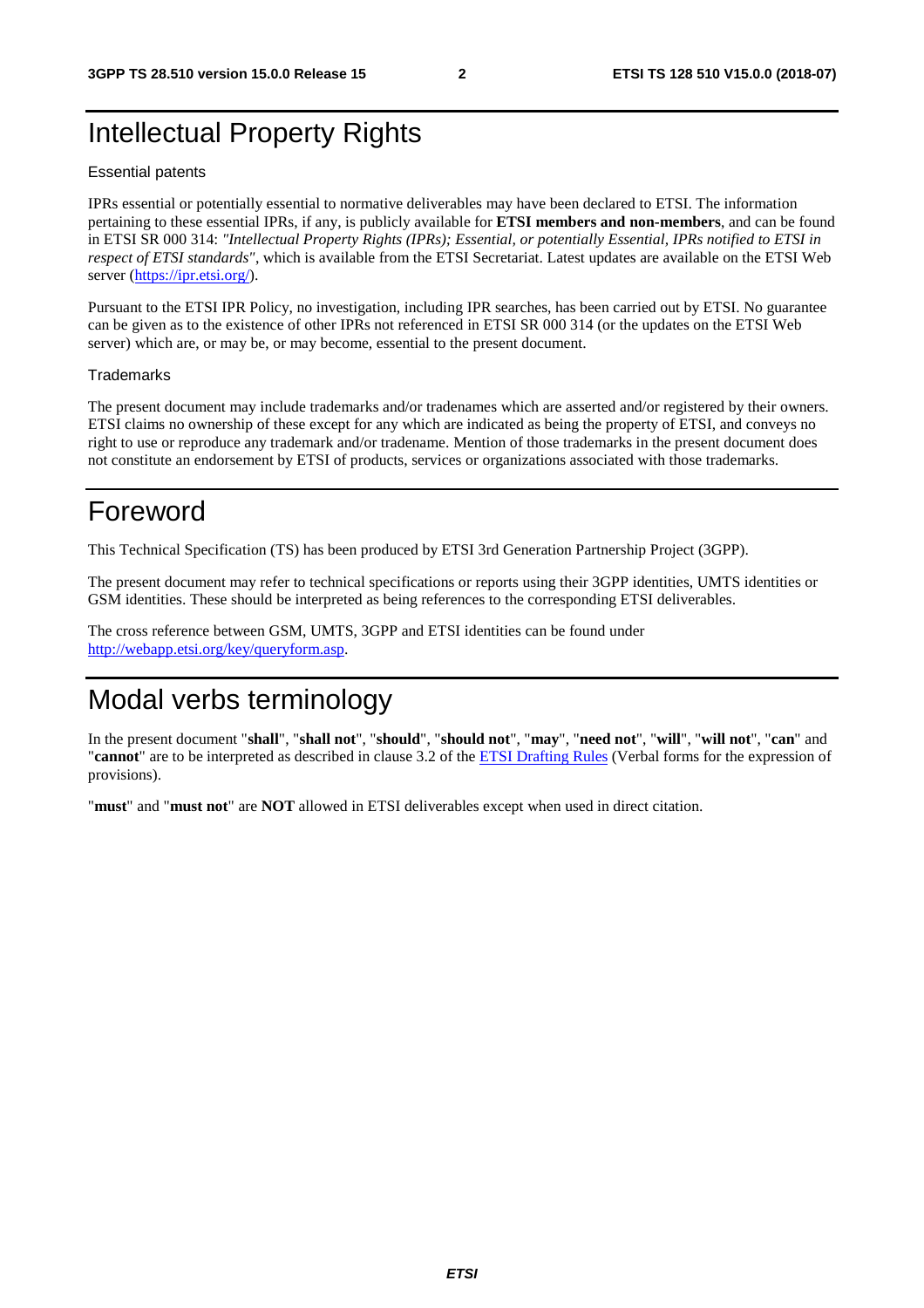$\mathbf{3}$ 

# Contents

| 1                                                                                                            |  |
|--------------------------------------------------------------------------------------------------------------|--|
| 2                                                                                                            |  |
| 3                                                                                                            |  |
| 3.1<br>3.2                                                                                                   |  |
| 4                                                                                                            |  |
| 4.1                                                                                                          |  |
| 5                                                                                                            |  |
| 5.1                                                                                                          |  |
| 5.2                                                                                                          |  |
| 5.3                                                                                                          |  |
| 5.4                                                                                                          |  |
| 5.4.1                                                                                                        |  |
| 5.4.2                                                                                                        |  |
| Update the configuration parameters corresponding to the subject VNF instance (application part)<br>5.4.3    |  |
|                                                                                                              |  |
| 5.4.4                                                                                                        |  |
| 6                                                                                                            |  |
| 6.1                                                                                                          |  |
| 6.1.1                                                                                                        |  |
| 6.1.2                                                                                                        |  |
| 6.1.3                                                                                                        |  |
| 6.1.4                                                                                                        |  |
| 6.2                                                                                                          |  |
| 6.3                                                                                                          |  |
| 6.4                                                                                                          |  |
| 6.4.1                                                                                                        |  |
| 6.4.1.1                                                                                                      |  |
| 6.4.1.2                                                                                                      |  |
| 6.4.1.3                                                                                                      |  |
| 6.4.1.4                                                                                                      |  |
| 6.4.1.5                                                                                                      |  |
| 6.4.1.6                                                                                                      |  |
| 6.4.2                                                                                                        |  |
| 6.4.3<br>6.4.4<br>Update the MOI(s) corresponding to the subject VNF instance (application part) after a VNF |  |
|                                                                                                              |  |
| Update the MOI(s) corresponding to the subject VNF instance (application part) after a VNF<br>6.4.5          |  |
|                                                                                                              |  |
| 6.4.6                                                                                                        |  |
| 6.4.7                                                                                                        |  |
| 6.4.8                                                                                                        |  |
| 6.4.9                                                                                                        |  |
| 6.4.10                                                                                                       |  |
| <b>Annex A (informative):</b>                                                                                |  |
|                                                                                                              |  |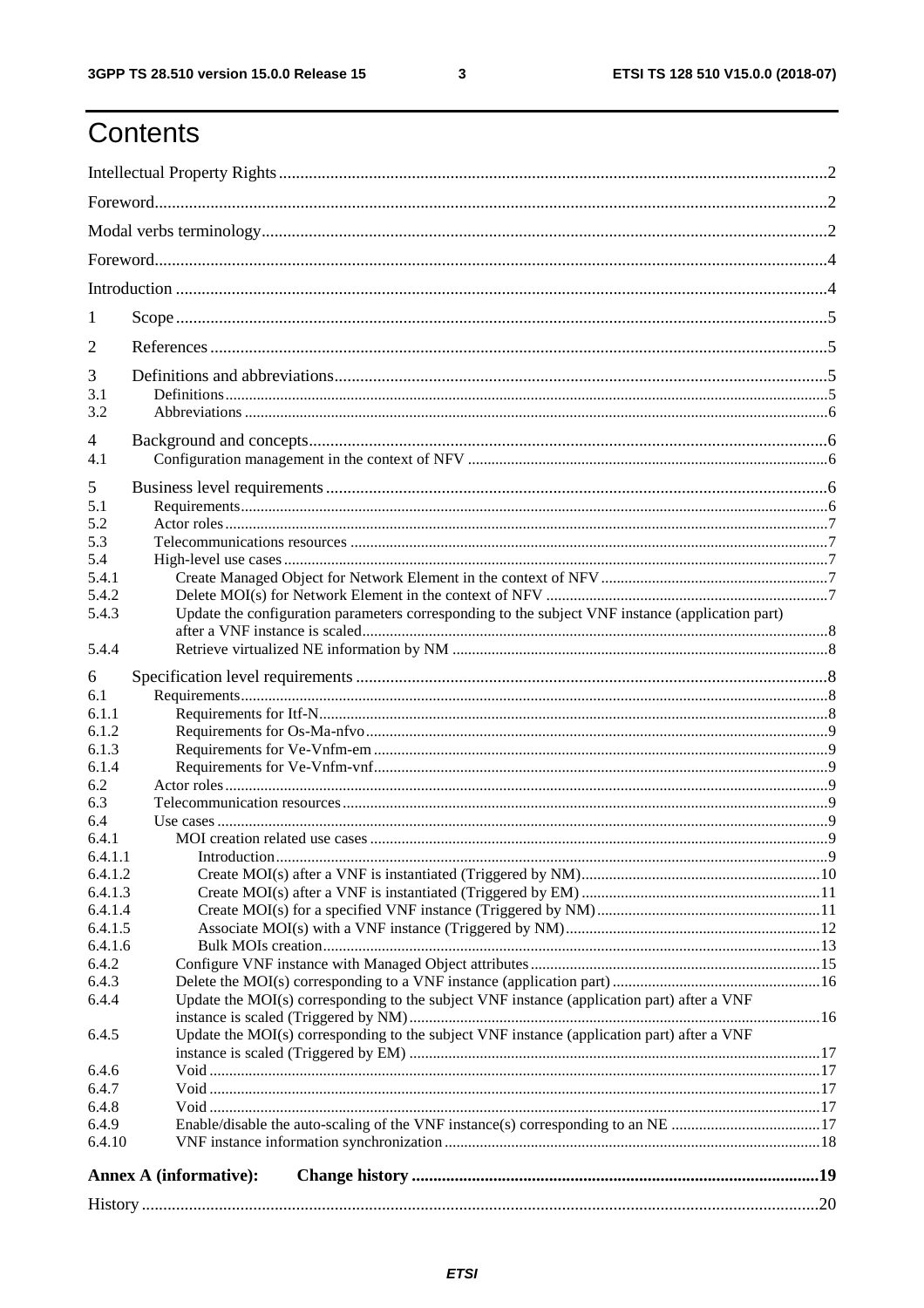### Foreword

This Technical Specification has been produced by the 3rd Generation Partnership Project (3GPP).

The contents of the present document are subject to continuing work within the TSG and may change following formal TSG approval. Should the TSG modify the contents of the present document, it will be re-released by the TSG with an identifying change of release date and an increase in version number as follows:

Version x.y.z

where:

- x the first digit:
	- 1 presented to TSG for information;
	- 2 presented to TSG for approval;
	- 3 or greater indicates TSG approved document under change control.
- y the second digit is incremented for all changes of substance, i.e. technical enhancements, corrections, updates, etc.
- z the third digit is incremented when editorial only changes have been incorporated in the document.

### Introduction

The present document is part of a TS-family covering the 3rd Generation Partnership Project Technical Specification Group Services and System Aspects, Telecommunication Management; as identified below:

- **TS 28.510: Telecommunication management; Configuration Management (CM) for mobile networks that include virtualized network functions; Requirements.**
- TS 28.511: Telecommunication management; Configuration Management (CM) for mobile networks that include virtualized network functions; Procedures.
- TS 28.512: Telecommunication management; Configuration Management (CM) for mobile networks that include virtualized network functions; Stage 2.
- TS 28.513: Telecommunication management; Configuration Management (CM) for mobile networks that include virtualized network functions; Stage 3.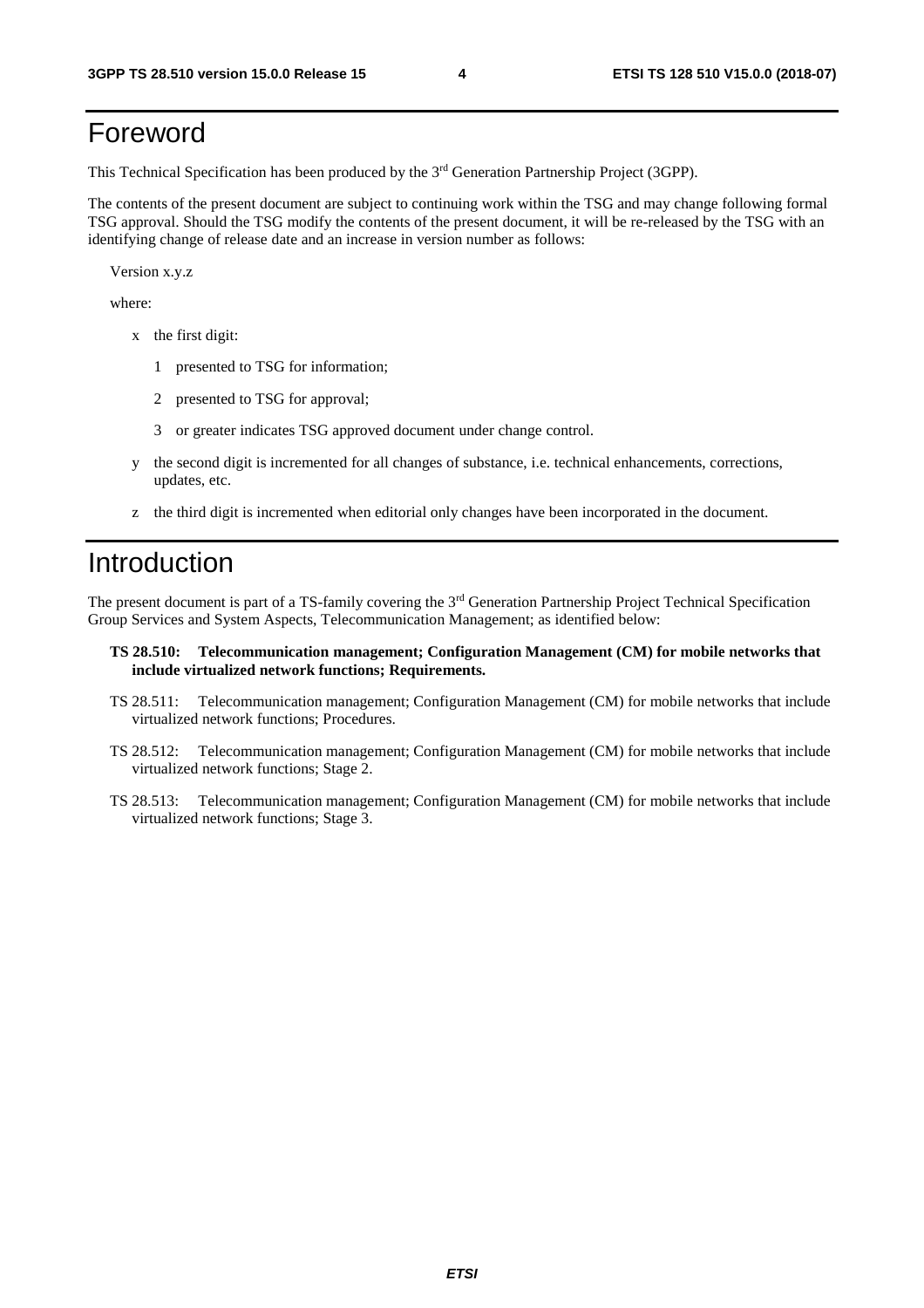### 1 Scope

The present document (together with the relevant requirements described in [1], [2], [3] and [4]) specifies the requirements applicable to Configuration Management (CM) of virtualized network functions.

### 2 References

The following documents contain provisions which, through reference in this text, constitute provisions of the present document.

- References are either specific (identified by date of publication, edition number, version number, etc.) or non-specific.
- For a specific reference, subsequent revisions do not apply.
- For a non-specific reference, the latest version applies. In the case of a reference to a 3GPP document (including a GSM document), a non-specific reference implicitly refers to the latest version of that document *in the same Release as the present document*.
- [1] 3GPP TR 21.905: "Vocabulary for 3GPP Specifications".
- [2] 3GPP TS 32.102: "Telecommunication management; Architecture".
- [3] 3GPP TS 32.600: "Telecommunication management; Configuration Management (CM); Concept and high-level requirements".
- [4] 3GPP TS 28.500: "Telecommunication management; Management concept,, architecture and requirements for mobile networks that include virtualized network functions".
- [5] ETSI GS NFV-IFA 008 (V2.1.1): "Network Function Virtualisation (NFV); Management and Orchestration; Ve-Vnfm reference point - Interface and Information Model Specification".
- [6] ETSI GS NFV-IFA 010 (V2.1.1): "Network Functions Virtualisation (NFV); Management and Orchestration; Functional requirements specification".
- [7] ETSI GS NFV-IFA 013 (V2.1.1): "Network Function Virtualisation (NFV); Management and Orchestration; Os-Ma-nfvo reference point - Interface and Information Model Specification".
- [8] 3GPP TS 28.525: "Telecommunication management; Life Cycle Management (LCM) for mobile networks that include virtualized network functions; Requirements".
- [9] 3GPP TS 32.612: "Telecommunication management; Configuration Management (CM); Bulk CM Integration Reference Point (IRP): Information Service (IS)"

### 3 Definitions and abbreviations

#### 3.1 Definitions

For the purposes of the present document, the terms and definitions given in 3GPP TR 21.905 [1] and in 3GPP TS 28.500 [4] and the following apply. A term defined in the present document takes precedence over the definition of the same term, if any, in 3GPP TR 21.905 [1] or in 3GPP TS 28.500 [4].

**VNF application specific parameters:** parameters for realizing the network element function.

NOTE: VNF application specific parameters are defined by 3GPP. Examples can be network element name, network element address, etc.

**VNF non-application specific parameters:** parameters for instantiating/scaling/terminating a VNF instance.

NOTE: VNF non-application specific parameters are defined by ETSI NFV ISG and are related to the VNF deployment on virtualized infrastructure. An example can be VM parameters.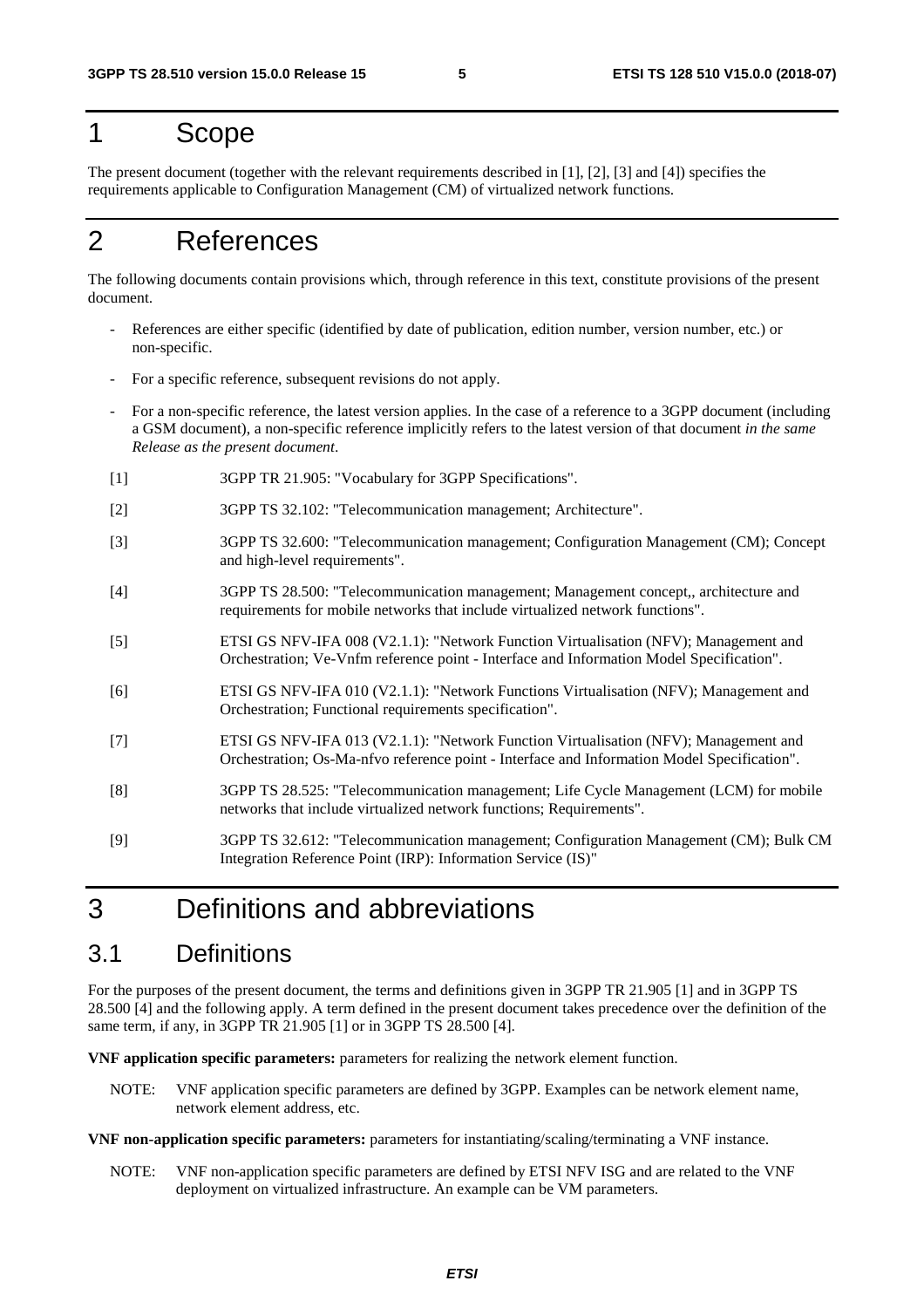#### 3.2 Abbreviations

For the purposes of the present document, the abbreviations given in 3GPP TR 21.905 [1] and in 3GPP TS 28.500 [4] and the following apply. An abbreviation defined in the present document takes precedence over the definition of the same abbreviation, if any, in 3GPP TR 21.905 [1] or in 3GPP TS 28.500 [4].

| MO. | Managed Object          |
|-----|-------------------------|
| MOI | Managed Object Instance |

# 4 Background and concepts

### 4.1 Configuration management in the context of NFV

3GPP Configuration Management (CM) has system modification functions and system monitoring functions (as described in [3]).

The decoupling of software and hardware in NFV gives rise to the need to model the VNF application specific parameters (i.e. 3GPP service related) by 3GPP whilst modelling the VNF non-application specific parameters (i.e. non-3GPP service related) in ETSI GS NFV-IFA 008 [5].

For Configuration Management, NM and EM manage NEs and NRs and the related configuration parameters (e.g. identification, port, neighbour relation) which are modelled as the  $MO(s)$  and  $MO$  attributes. The MO attributes, which are defined by 3GPP, typically are VNF application specific parameters.

### 5 Business level requirements

### 5.1 Requirements

**REQ-NFV\_CM-CON-1** EM shall be able to perform necessary virtualized network function configuration due to the VNF lifecycle management from VNFM:

- Add the VNF as managed node after VNF instantiation.
- Remove the VNF from managed nodes after VNF termination.
- Configure the VNF after some VNF LCM operations (i.e. instantiation).
- Re-configure the VNF after some VNF LCM operations (e.g. scaling, update/upgrade, etc.).

**REQ-NFV\_CM-CON-2** 3GPP management system shall have a capability to create MO(s) corresponding to a VNF instance.

**REQ-NFV\_CM-CON-3** 3GPP management system shall have a capability to configure the MO(s) corresponding to a VNF instance.

| <b>REQ-NFV_CM-CON-4</b> | Void |
|-------------------------|------|
|                         |      |

**REQ-NFV\_CM-CON-5** Void

**REQ-NFV\_CM-CON-6** Void

**REQ-NFV\_CM-CON-7** Void

**REQ-NFV\_CM-CON-8** 3GPP management system shall have a capability to delete MOI(s) related to a VNF instance.

**REQ-NFV\_CM-CON-9** NM shall have a capability retrieving views of virtualized NEs from various management systems (e.g. EM, NFVO).

**REQ-NFV** CM-CON-10 3GPP management system shall have a capability to manage bulk creation of MOIs representing NEs whose software components are designed to run on NFVI.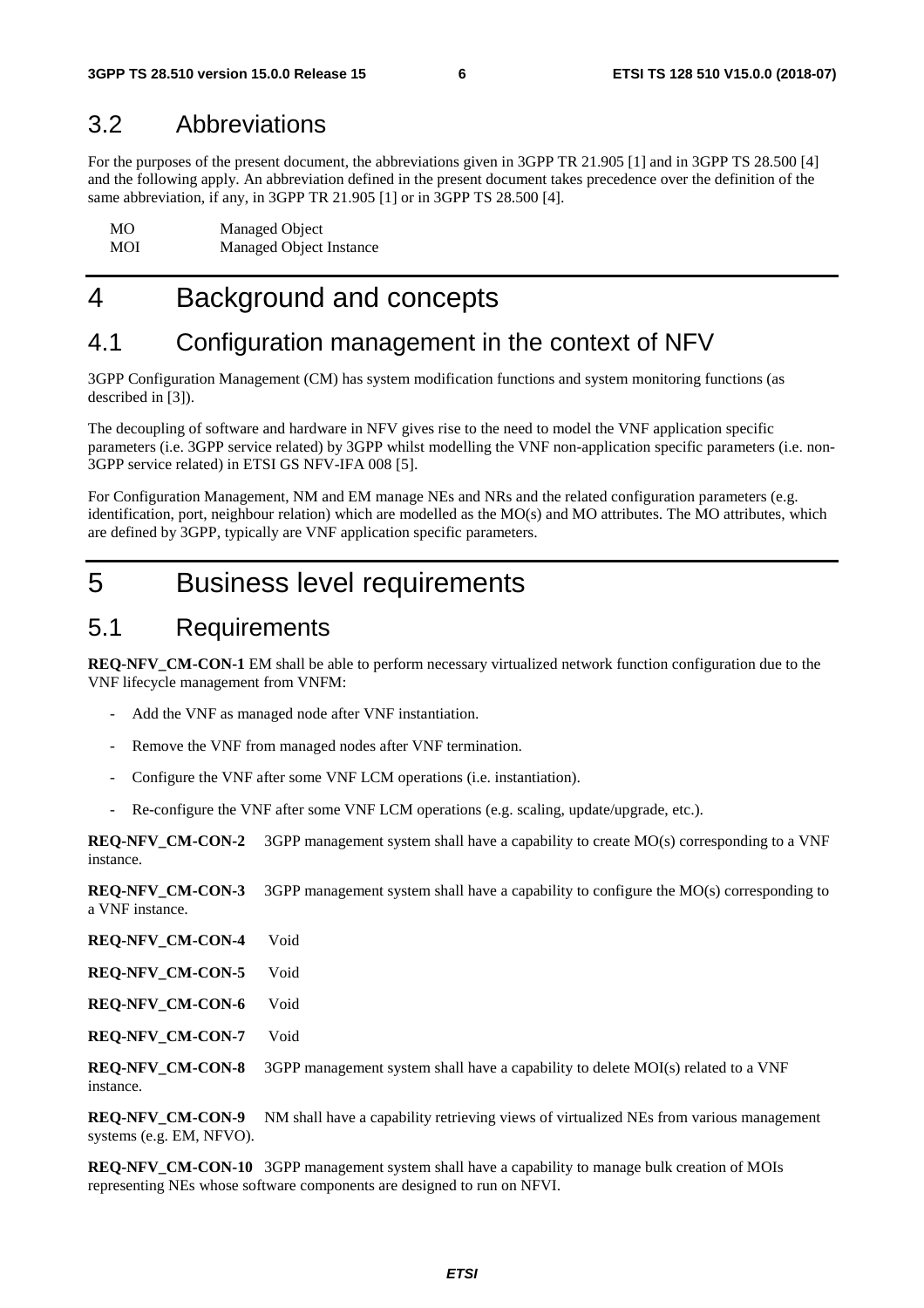### 5.2 Actor roles

See detailed actors and roles for each use case in clause 5.4.

### 5.3 Telecommunications resources

See detailed telecommunication resources for each use case in clause 5.4.

### 5.4 High-level use cases

# 5.4.1 Create Managed Object for Network Element in the context of NFV

| <b>Use Case Stage</b>  | <b>Evolution / Specification</b>                                                                                                                                                                    | < <uses>&gt;<br/><b>Related use</b></uses> |
|------------------------|-----------------------------------------------------------------------------------------------------------------------------------------------------------------------------------------------------|--------------------------------------------|
| Goal                   | To create Managed Object (MO) for a new NE that includes virtualized<br>network functions.                                                                                                          |                                            |
| Actors and Roles       | 3GPP management system (EM, NM) creates MO for NE.<br>NFV MANO system instantiates VNF instance and configures VNF non-<br>application specific parameters for VNF instance.                        |                                            |
| Telecom resources      | NFV MANO system (NFVO, VNFM), 3GPP management system (EM,<br>NM)                                                                                                                                    |                                            |
| Assumptions            | NFV MANO system has already instantiated a VNF instance using the<br>related VNF Package.                                                                                                           |                                            |
| Pre conditions         | N/A                                                                                                                                                                                                 |                                            |
| Begins when            | Operator has decided to create MO for a new NE.                                                                                                                                                     |                                            |
| Step 1 (M)             | 3GPP management system adds the VNF instance as a NE MO. 3GPP<br>management system can configure the VNF instance with application<br>specific parameters during the creation process of NE MO.     |                                            |
| Ends when              | Ends when all mandatory steps identified above are successfully<br>completed or when an exception occurs.                                                                                           |                                            |
| Exceptions             | One of the steps identified above fails.                                                                                                                                                            |                                            |
| <b>Post Conditions</b> | The MO for a new NE is added into 3GPP management system and is<br>ready for further configuration management (e.g. new or additional<br>application-specific parameters configuration can happen). |                                            |
| Traceability           | REQ-NFV CM-CON-2, REQ-NFV CM-CON-3                                                                                                                                                                  |                                            |

### 5.4.2 Delete MOI(s) for Network Element in the context of NFV

| <b>Use Case Stage</b>   | <b>Evolution / Specification</b>                                      | < <uses>&gt;<br/><b>Related use</b></uses> |
|-------------------------|-----------------------------------------------------------------------|--------------------------------------------|
| Goal                    | To delete MOI(s) for a NE that includes virtualized network function. |                                            |
| <b>Actors and Roles</b> | 3GPP management system (EM, NM) deletes MOI(s) for NE.                |                                            |
| Telecom resources       | 3GPP management system (EM, NM).                                      |                                            |
| Assumptions             | The MOI(s) for the NE to be deleted has been created.                 |                                            |
| Pre conditions          | The NE services have been released.                                   |                                            |
| Begins when             | Operator has decided to delete the MOI(s) for a NE.                   |                                            |
| Step 1 (M)              | 3GPP management system deletes the MOI(s) for the subject NE.         |                                            |
| Ends when               | Ends when all mandatory steps identified above are successfully       |                                            |
|                         | completed or when an exception occurs.                                |                                            |
| Exceptions              | One of the steps identified above fails.                              |                                            |
| <b>Post Conditions</b>  | The MOI(s) for the NE are deleted.                                    |                                            |
| Traceability            | <b>REQ-NFV CM-CON-8</b>                                               |                                            |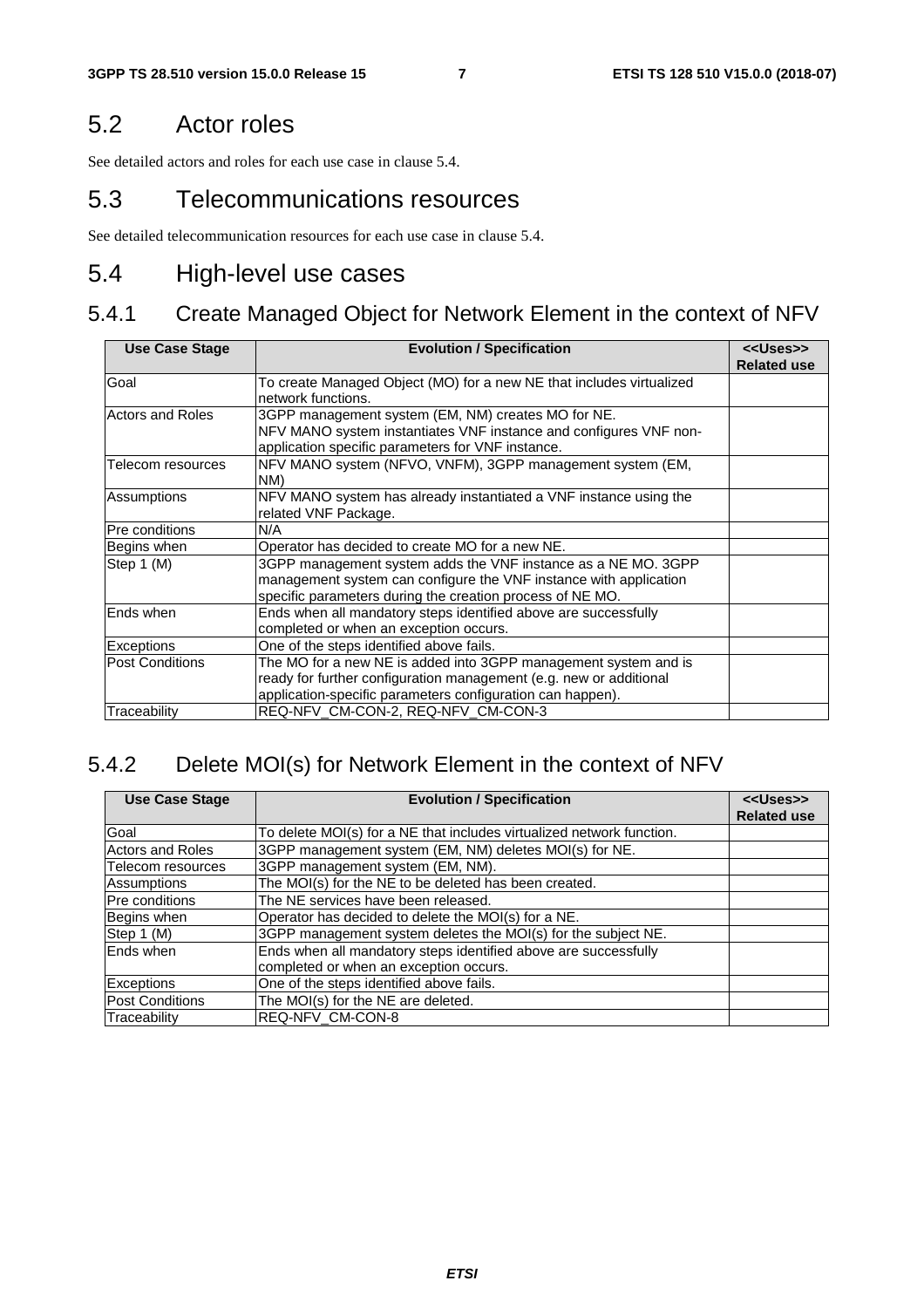#### 5.4.3 Update the configuration parameters corresponding to the subject VNF instance (application part) after a VNF instance is scaled

| <b>Use Case</b>         | <b>Evolution/Specification</b>                                                                                                           | < <uses>&gt;<br/><b>Related use</b></uses> |
|-------------------------|------------------------------------------------------------------------------------------------------------------------------------------|--------------------------------------------|
| Goal                    | Update the configuration parameters corresponding to the subject VNF instance<br>(application part) after the VNF is scaled.             |                                            |
| <b>Actors and Roles</b> | 3GPP management system (EM, NM).                                                                                                         |                                            |
| Telecom resources       | INFV MANO (NFVO, VNFM), 3GPP management system (EM, NM)                                                                                  |                                            |
| Assumptions             |                                                                                                                                          |                                            |
| <b>Pre-conditions</b>   |                                                                                                                                          |                                            |
| Begins when             | 3GPP management system is aware that the VNF instance has been scaled and<br>determines the configuration parameters need to be updated. |                                            |
| Step 1 (M)              | 3GPP management system updates the configuration parameters corresponding to<br>the subject VNF instance (application part).             |                                            |
| Ends when               | Ends when all steps identified above are completed or when an exception occurs.                                                          |                                            |
| <b>Exceptions</b>       | One of the steps identified above fails.                                                                                                 |                                            |
| Post-conditions         | The configuration parameters corresponding to the subject VNF instance<br>(application part) are updated.                                |                                            |
| Traceability            | REQ-NFV_CM-CON-3                                                                                                                         |                                            |

#### 5.4.4 Retrieve virtualized NE information by NM

| Use case stage          | <b>Evolution/Specification</b>                                                                                                                                                                                 | < <uses>&gt;<br/><b>Related use</b></uses> |
|-------------------------|----------------------------------------------------------------------------------------------------------------------------------------------------------------------------------------------------------------|--------------------------------------------|
| Goal                    | NM updates its view of its managed virtualized NEs.                                                                                                                                                            |                                            |
| <b>Actors and Roles</b> | <b>NM</b>                                                                                                                                                                                                      |                                            |
| <b>Telecom</b>          | EM. NFVO.                                                                                                                                                                                                      |                                            |
| resources               |                                                                                                                                                                                                                |                                            |
| <b>Assumptions</b>      | None                                                                                                                                                                                                           |                                            |
| <b>Pre-conditions</b>   | None                                                                                                                                                                                                           |                                            |
| <b>Begins when</b>      | NM determines a need to update its view of its managed VNFs.                                                                                                                                                   |                                            |
| Step 1 (M)              | NM requests NFVO to provide information of VNFs (see clause 7.3.6 in ETSI GS<br>NFV-IFA 013 [7].<br>NM requests EM to provide information of virtualized NEs. This information is<br>VNF application-specific. |                                            |
| Step 2 (M)              | NFVO responds with the information requested. NM updates its view of its<br>managed virtualized NE,<br>EM responds to NM with the information requested.                                                       |                                            |
| <b>Ends when</b>        | Ends when all steps identified above are completed or when an exception occurs.                                                                                                                                |                                            |
| <b>Exceptions</b>       | One of the steps identified above fails.                                                                                                                                                                       |                                            |
| <b>Post-conditions</b>  | NM has the information to update its view of its managed virtualized NEs.                                                                                                                                      |                                            |
| <b>Traceability</b>     | REQ-NFV CM-CON-9.                                                                                                                                                                                              |                                            |

# 6 Specification level requirements

### 6.1 Requirements

#### 6.1.1 Requirements for Itf-N

**REQ-NFV\_CM\_Itf-N-FUN-1** The IRPAgent shall support the capability allowing IRPManager to manage the mobile networks that include virtualized network functions.

**REQ-NFV\_CM\_Itf-N-FUN-2** The IRPAgent shall support the capability allowing IRPManager to differentiate the virtualized and non-virtualized network functions.

**REQ-NFV\_CM\_Itf-N-FUN-3** IRPAgent shall support the capability to allow IRPManager to create the MOI(s) corresponding to a VNF instance (application part) and configure the attribute(s) of the MOI(s).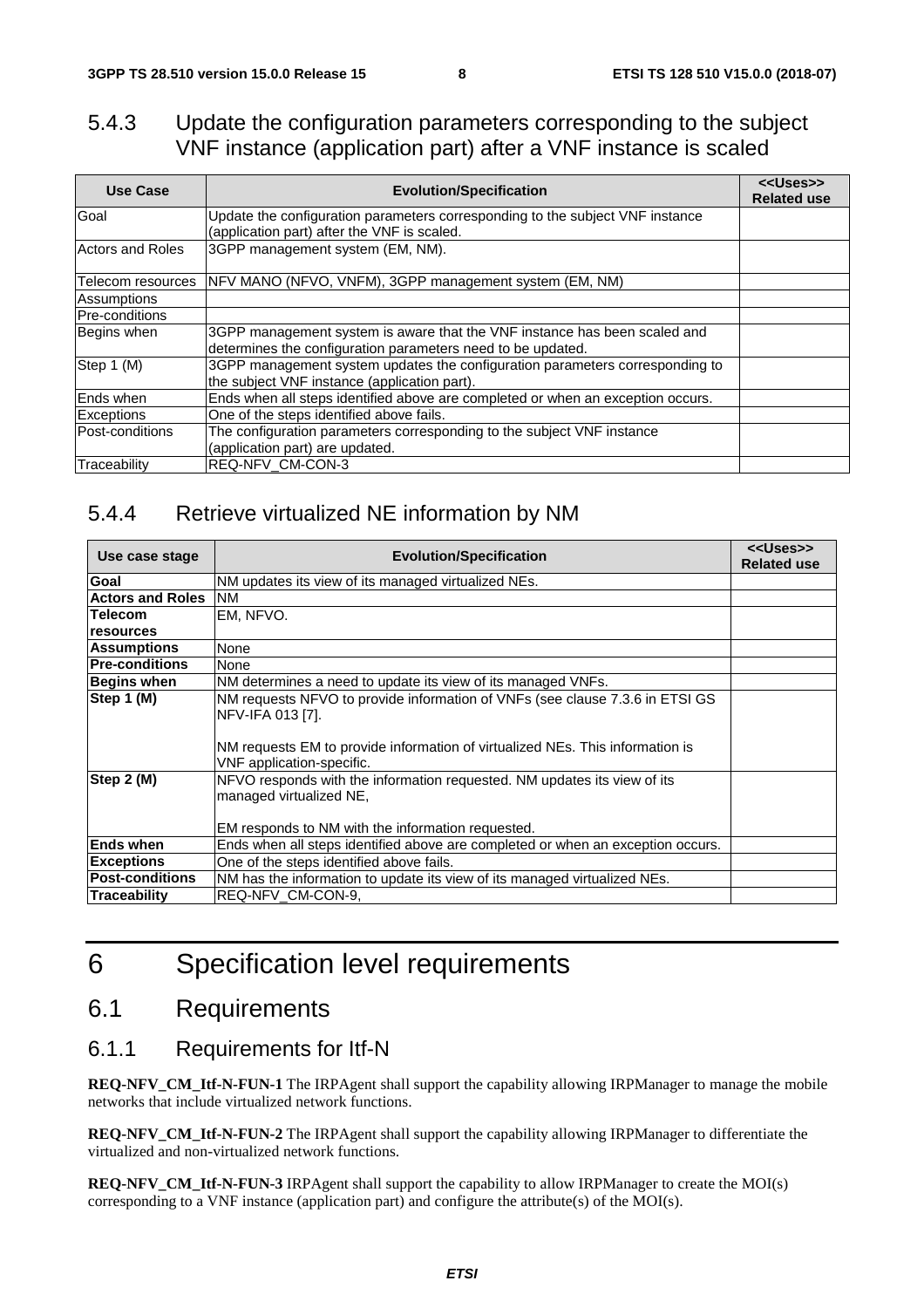**REQ-NFV\_CM\_Itf-N-FUN-4 IRPAgent shall support the capability to notify IRPManager of the completion of the** MOI(s) creation and configuration.

**REQ-NFV\_CM\_Itf-N-FUN-5** IRPAgent shall support the capability to allow IRPManager to delete the MOI(s) corresponding to a VNF instance (application part).

**REQ-NFV\_CM\_Itf-N-FUN-6** IRPAgent shall support the capability to allow IRPManager to update the Managed Object instance(s) corresponding to a VNF instance (application part).

**REQ-NFV** CM Itf-N-FUN-7 IRPAgent shall support the capability to notify IRPManager the change of the Managed Object instance(s) corresponding to a VNF instance (application part).

**REQ-NFV\_CM\_Itf-N-FUN-8** IRPAgent shall support the capability to allow IRPManager to set the MOI(s) to associate with a VNF instance (application part) and configure the attribute(s) of the MOI(s).

**REQ-NFV\_CM\_Itf-N-FUN-9** IRPAgent shall support a capability allowing IRPManager to request enabling/disabling the auto-scaling of the VNF instance(s) corresponding to an NE.

#### 6.1.2 Requirements for Os-Ma-nfvo

None.

6.1.3 Requirements for Ve-Vnfm-em

None.

#### 6.1.4 Requirements for Ve-Vnfm-vnf

None.

#### 6.2 Actor roles

See detailed actors and roles for each use case in clause 6.4.

### 6.3 Telecommunication resources

See detailed telecommunication resources for each use case in clause 6.4.

#### 6.4 Use cases

#### 6.4.1 MOI creation related use cases

#### 6.4.1.1 Introduction

The MO instance and VNF instance can exist independently. The 3GPP management system maintains the unidirectional relationships (MOI points to VNF instance) between MO instances and the corresponding VNF instances.

There are following potential scenarios to maintain the relationship between MO instances and VNF instances.

Scenario 1: The NM initiated MO instance creation operation (a new version of create MO operation) over Itf-N provides the available VNF instance identifier as an input parameter. The created MO instance representing vNE has the relationship with the selected VNF instance.

Scenario 2: The NM initiated MO instance creation operation (a new version of create MO operation) over Itf-N has a parameter indicating whether a new VNF needs to be instantiated by EM. The presence of the indicator triggers the VNF instantiation request from EM to VNFM. The created MO instance representing vNE has the relationship with the new created VNF instance.

Scenario 3: NM initiates MO instance creation operation using existing create MO operation over Itf-N. NM initiates the VNF instantiation operation via Os-Ma-nfvo. NM sets the relationship between MO instance representing vNE and VNF instance by SetMOAttribute operation (in Bulk or Basic CM IRP).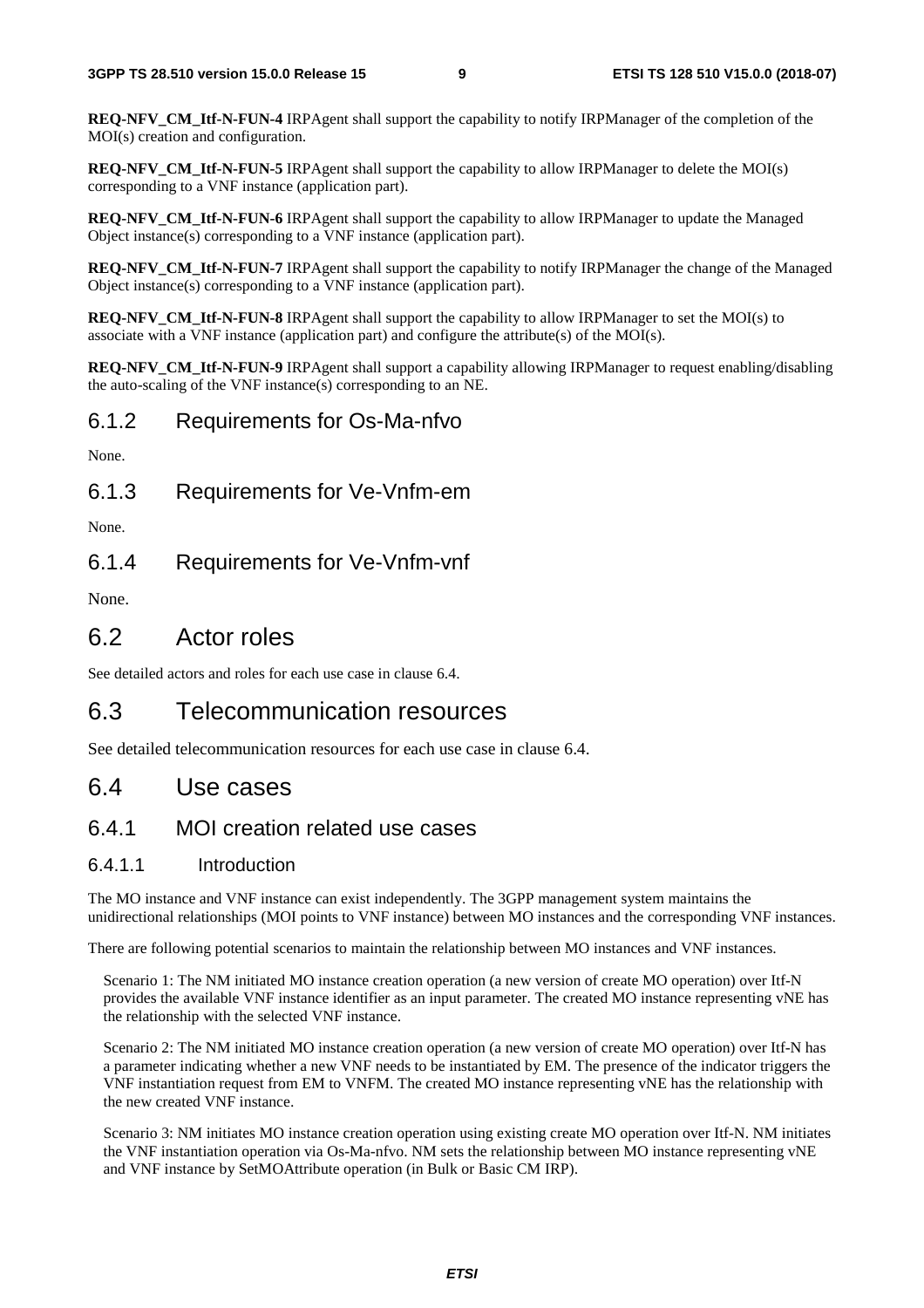Scenario 4: NM initiates the VNF instantiation operation via Os-Ma-nfvo. After the VNF instantiation is complete, the vNE starts execution and informs its presence to EM.

EM would then create the MOI(s) representing the vNE. EM populates this newly created MOI with VNF identifier received from vNE. EM then notifies NM that the MOI(s) representing the newly installed vNE is created. NM can now exercise CM related operations on the said MOI from now on.

Scenario 5: NM requests (conveyed via the Bulk CM IRP file) EM to create a set of MOI(s) representing a set of vNE.

EM would initiate necessary VNF instantiation operations towards VNFM. After a VNF instantiation is complete, the vNE starts execution and informs its presence to EM.

EM would then create the MOI(s) representing the vNE. EM populates this newly created MOI with VNF identifier received from vNE. EM then notifies NM that the MOI(s) representing the newly installed vNE is created. NM can now exercise CM related operations on the said MOI from now on.

Editor's note: given that there can be multiple number of NMs, VNFMs, EMs, NFVOs in an operator network and that there are five scenarios (UCs) documented to relate MOI(s) creation and VNF instance instantiation, there is a need to analyse if NM (or EM) can correctly determine which scenario will be selected.

| 6.4.1.2 |  |  |  | Create MOI(s) after a VNF is instantiated (Triggered by NM) |
|---------|--|--|--|-------------------------------------------------------------|
|---------|--|--|--|-------------------------------------------------------------|

| Use Case          | <b>Evolution/Specification</b>                                                                                                                              | < <uses>&gt;<br/><b>Related use</b></uses> |
|-------------------|-------------------------------------------------------------------------------------------------------------------------------------------------------------|--------------------------------------------|
| Goal              | Create the MOI(s) corresponding to a VNF instance (application part) and configure<br>the attribute(s) of the MOI(s) after the VNF is instantiated.         |                                            |
| Actors and Roles  | 3GPP NM.                                                                                                                                                    |                                            |
| Telecom resources | 3GPP NM, 3GPP EM, NFVO                                                                                                                                      |                                            |
| Assumptions       |                                                                                                                                                             |                                            |
| Pre-conditions    | The MOI(s) for the subject VNF instance have not been created.                                                                                              |                                            |
| Begins when       | NM receives the message indicating the subject VNF has been instantiated from<br>NFVO or EM.                                                                |                                            |
| Step 1 (M)        | NM sends a request to EM to create the MOI(s) corresponding to the subject VNF<br>instance (application part) and configure the attribute(s) of the MOI(s). |                                            |
| Step 2 (M)        | EM creates the MOI(s) corresponding to the subject VNF instance (application part).                                                                         |                                            |
| Step 3 (M)        | EM configures the attribute(s) of the created MOI(s).                                                                                                       |                                            |
| Step 4 (M)        | EM notifies NM of the completion of the MOI(s) creation and configuration.                                                                                  |                                            |
| lEnds when        | Ends when all steps identified above are completed or when an exception occurs.                                                                             |                                            |
| <b>Exceptions</b> | One of the steps identified above fails.                                                                                                                    |                                            |
| lPost-conditions  | The MOI(s) corresponding to a VNF instance (application part) is/are created and<br>configured.                                                             |                                            |
| Traceability      | REQ-NFV CM Itf-N-FUN-3, REQ-NFV CM Itf-N-FUN-4                                                                                                              |                                            |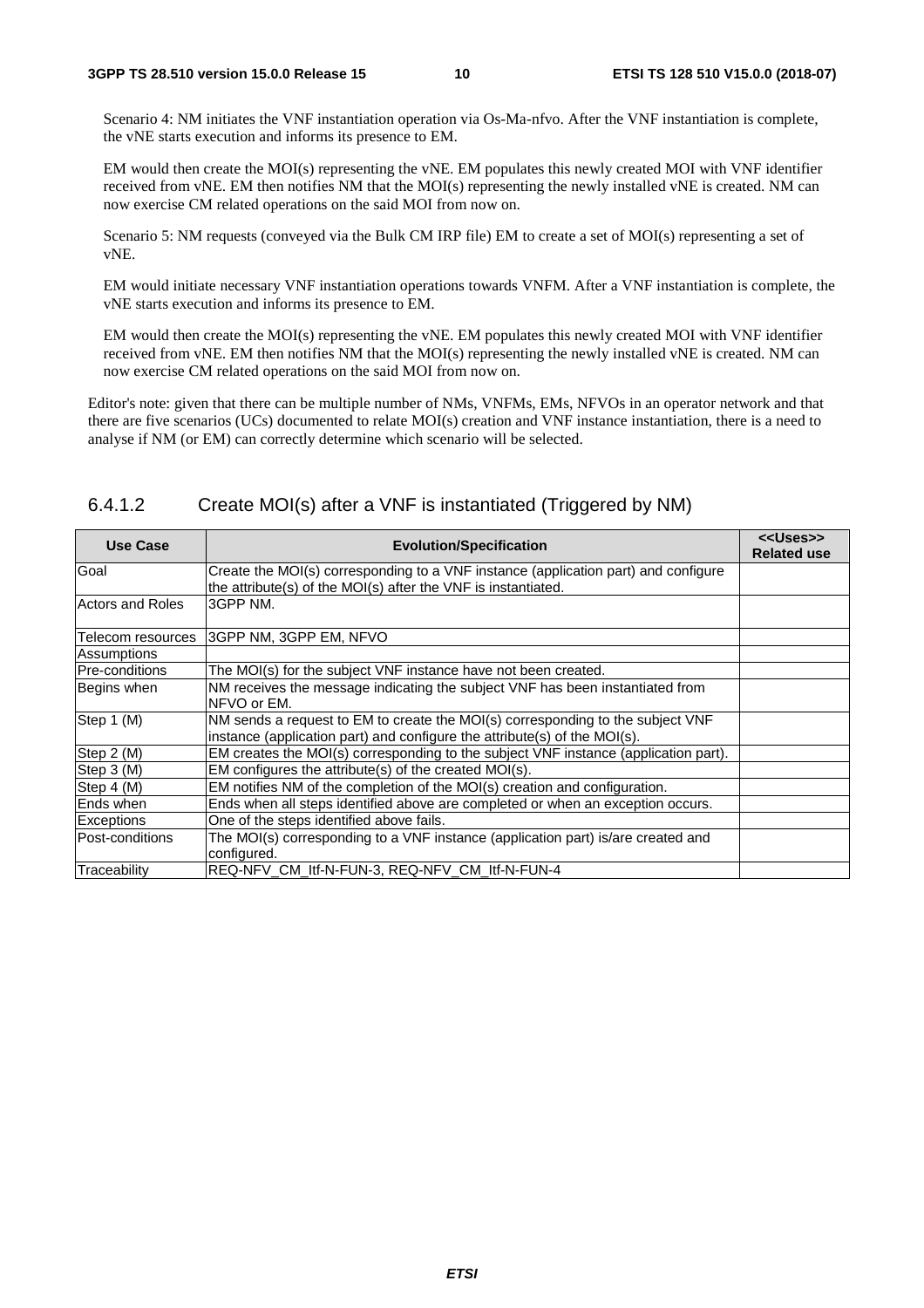| Use Case              | <b>Evolution/Specification</b>                                                      | < <uses>&gt;<br/><b>Related use</b></uses> |
|-----------------------|-------------------------------------------------------------------------------------|--------------------------------------------|
| Goal                  | Create the MOI(s) corresponding to a VNF instance (application part) and configure  |                                            |
|                       | the attribute(s) of the MOI(s) after the VNF is instantiated.                       |                                            |
| Actors and Roles      | 3GPP EM.                                                                            |                                            |
| Telecom resources     | <b>3GPP EM, VNFM</b>                                                                |                                            |
| Assumptions           |                                                                                     |                                            |
| <b>Pre-conditions</b> | The MOI(s) for the subject VNF instance have not been created.                      |                                            |
| Begins when           | EM receives the message indicating the VNF has been instantiated from VNFM;         |                                            |
| Step 1 (M)            | EM creates the MOI(s) corresponding to the subject VNF instance (application part). |                                            |
| Step 2 (M)            | EM configures the attribute(s) of the created MOI(s).                               |                                            |
| Step 3 (M)            | EM notifies NM of the completion of the MOI(s) creation and the VNF configuration.  |                                            |
| Ends when             | Ends when all steps identified above are completed or when an exception occurs.     |                                            |
| <b>Exceptions</b>     | One of the steps identified above fails.                                            |                                            |
| Post-conditions       | The MOI(s) corresponding to a VNF instance (application part) is/are created and    |                                            |
|                       | configured.                                                                         |                                            |
| Traceability          | <b>IREQ-NFV CM Itf-N-FUN-4</b>                                                      |                                            |

### 6.4.1.3 Create MOI(s) after a VNF is instantiated (Triggered by EM)

### 6.4.1.4 Create MOI(s) for a specified VNF instance (Triggered by NM)

| <b>Use Case</b>         | <b>Evolution/Specification</b>                                                                                                                                          | < <uses>&gt;<br/><b>Related use</b></uses> |
|-------------------------|-------------------------------------------------------------------------------------------------------------------------------------------------------------------------|--------------------------------------------|
| Goal                    | Create the MOI(s) corresponding to an existing VNF instance (application part) and<br>configure the attribute(s) of the MOI(s) after the VNF is instantiated if needed. |                                            |
| <b>Actors and Roles</b> | 3GPP NM.                                                                                                                                                                |                                            |
| Telecom resources       | 3GPP NM, 3GPP EM, NFVO                                                                                                                                                  |                                            |
| Assumptions             |                                                                                                                                                                         |                                            |
| <b>Pre-conditions</b>   | The MOI(s) for the subject specified VNF instance have not been created.<br>NM receives the message indicating the subject VNF has been instantiated.                   |                                            |
| Begins when             | Operator decides to create MOI(s) for an existing VNF instance.                                                                                                         |                                            |
| Step 1 (M)              | NM sends a request to EM to create the MOI(s) with the VNF instance identifier and<br>configure the attribute(s) of the MOI(s).                                         |                                            |
| Step 2 (M)              | EM creates the MOI(s) and sets the relevant MOI(s) attributes with the VNF instance<br>lidentifier.                                                                     |                                            |
| Step 3 (O)              | EM may configure other attribute(s) of the created MOI(s) if needed.                                                                                                    |                                            |
| Step 4 (M)              | EM notifies NM of the completion of the MOI(s) creation and configuration.                                                                                              |                                            |
| lEnds when              | Ends when all steps identified above are completed or when an exception occurs.                                                                                         |                                            |
| <b>Exceptions</b>       | One of the steps identified above fails.                                                                                                                                |                                            |
| <b>Post-conditions</b>  | The MOI(s) corresponding to an existing VNF instance (application part) is/are                                                                                          |                                            |
|                         | created and configured.                                                                                                                                                 |                                            |
| Traceability            | REQ-NFV CM Itf-N-FUN-3, REQ-NFV CM Itf-N-FUN-4                                                                                                                          |                                            |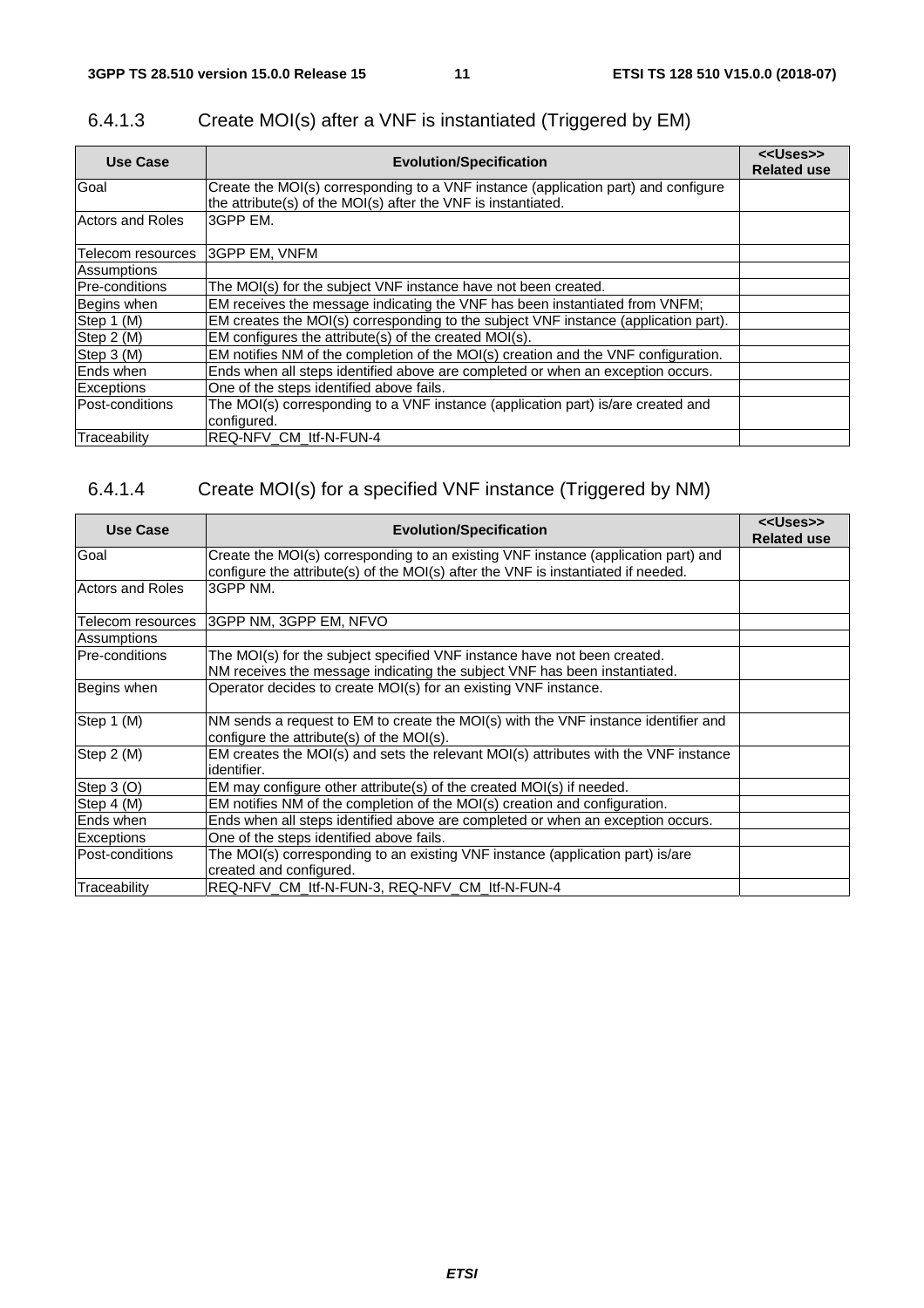| Use Case              | <b>Evolution/Specification</b>                                                        | < <uses>&gt;<br/><b>Related use</b></uses> |
|-----------------------|---------------------------------------------------------------------------------------|--------------------------------------------|
| Goal                  | Associate MOI(s) with a VNF instance and configure the attribute(s) of the MOI(s) if  |                                            |
|                       | needed.                                                                               |                                            |
| Actors and Roles      | I3GPP NM.                                                                             |                                            |
| Telecom resources     | 3GPP NM, 3GPP EM                                                                      |                                            |
| Assumptions           | NM has subscribed to the attributeValueChange notification.                           |                                            |
| <b>Pre-conditions</b> | The corresponding VNF instance has been instantiated and the VNF instance             |                                            |
|                       | identifier has been notified to NM.                                                   |                                            |
|                       | The MOI(s) has been created.                                                          |                                            |
| Begins when           | Operator decides to associate MOI(s) with an existing VNF instance.                   |                                            |
| Step 1 (M)            | NM sends a request with the VNF instance identifier to EM to associate MOI(s) with    |                                            |
|                       | the VNF instance identified by the identifier. The other configuration parameters are |                                            |
|                       | also included in the request if needed.                                               |                                            |
| Step 2 (M)            | EM sets the attributes of the created MOI(s) with the VNF instance Identifier.        |                                            |
| Step 3 (M)            | EM responds NM of the completion of the association of MOI(s) and VNF instance.       |                                            |
| Ends when             | Ends when all steps identified above are completed or when an exception occurs.       |                                            |
| <b>Exceptions</b>     | One of the steps identified above fails.                                              |                                            |
| Post-conditions       | The MOI(s) corresponding to the specified VNF instance is/are created.                |                                            |
| Traceability          | REQ-NFV CM Itf-N-FUN-8                                                                |                                            |

### 6.4.1.5 Associate MOI(s) with a VNF instance (Triggered by NM)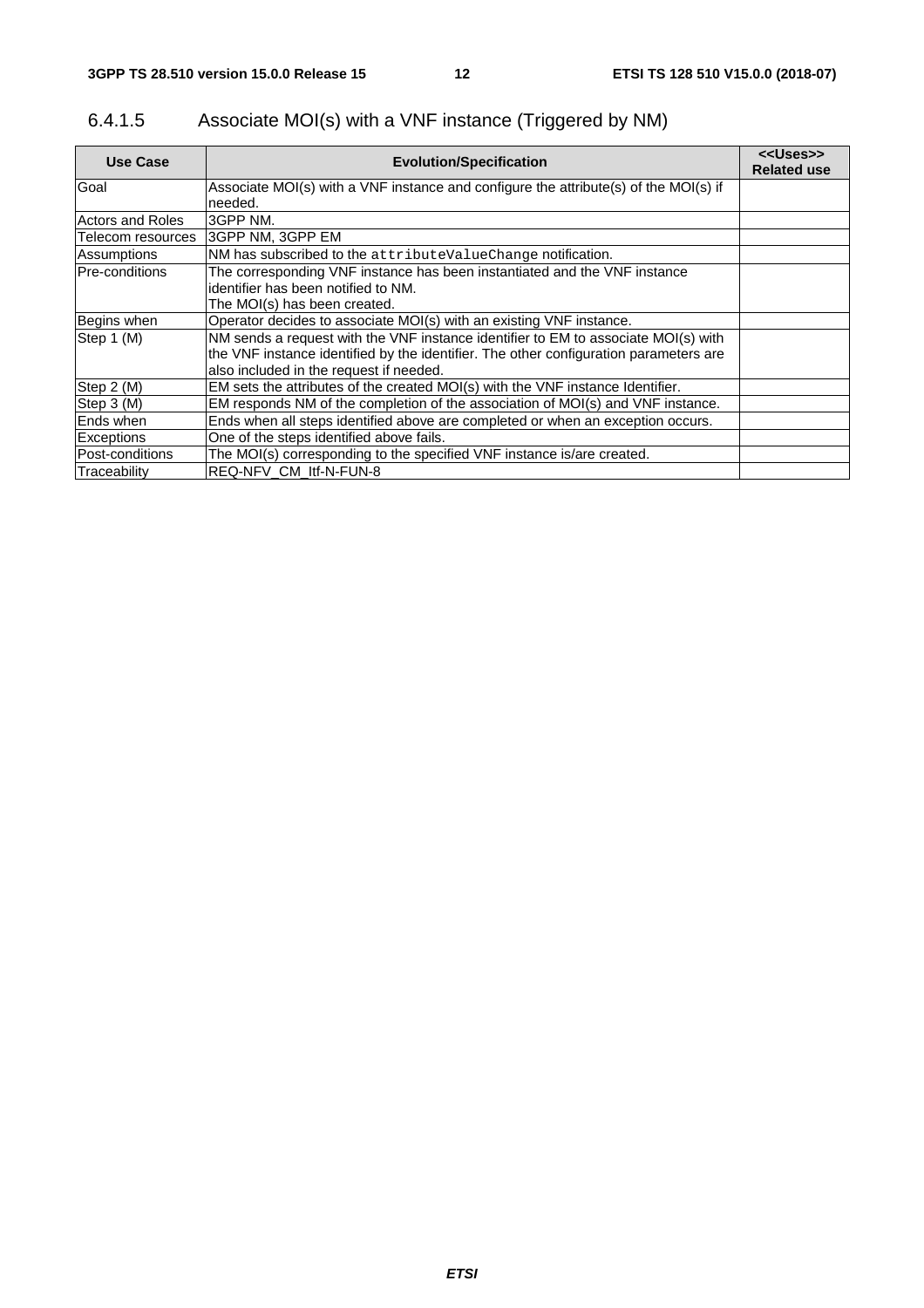6.4.1.6 Bulk MOIs creation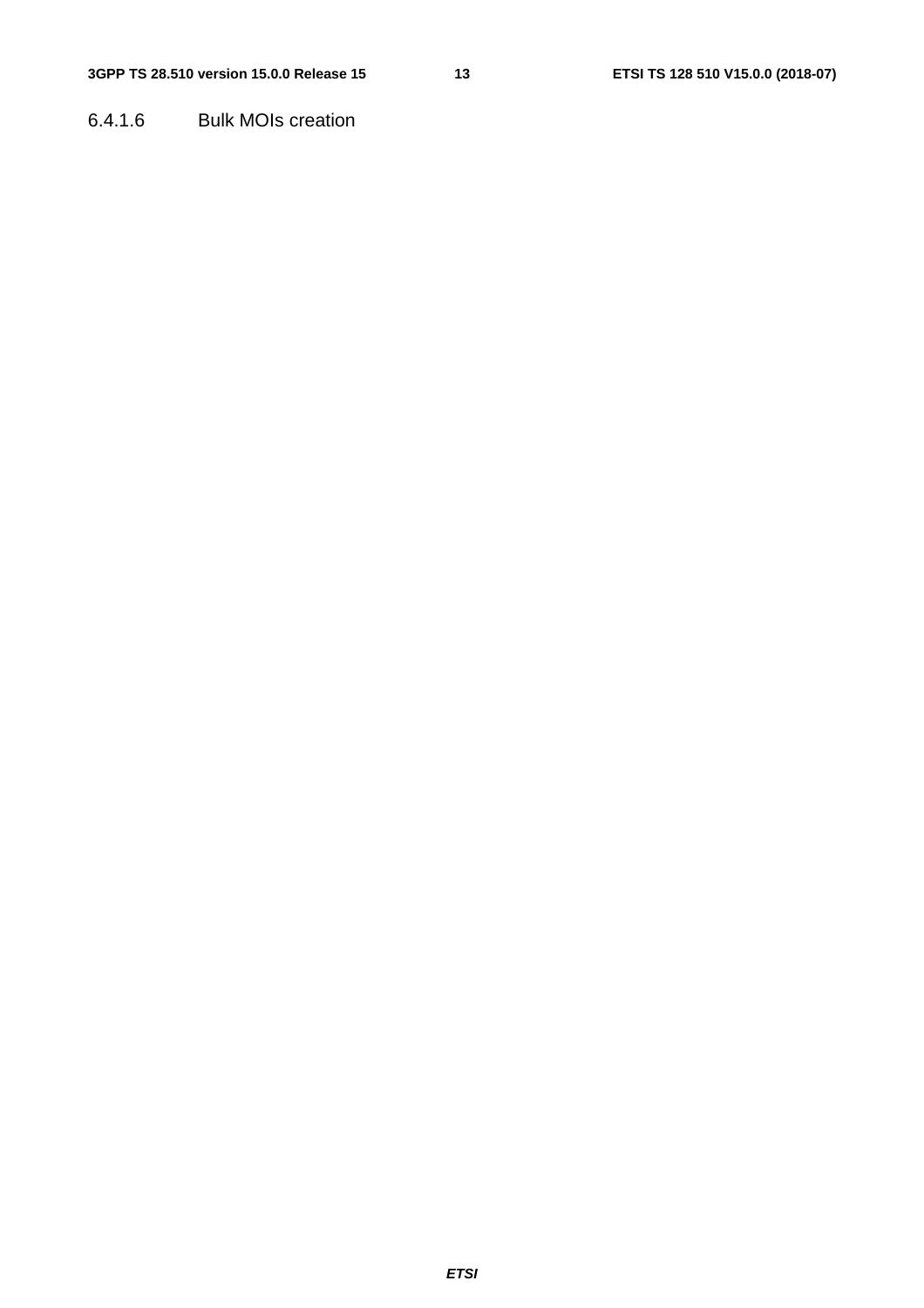| Use case stage                    | <b>Evolution/Specification</b>                                                                                                                                                                                                                                            | < <uses>&gt;<br/><b>Related use</b></uses> |  |  |  |  |  |  |
|-----------------------------------|---------------------------------------------------------------------------------------------------------------------------------------------------------------------------------------------------------------------------------------------------------------------------|--------------------------------------------|--|--|--|--|--|--|
| Goal                              | To deploy large number of network elements whose software components are<br>designed to run on NFVI.                                                                                                                                                                      |                                            |  |  |  |  |  |  |
|                                   | (The term NE used in this UC refers to network elements whose software<br>components are designed to run on NFVI.)                                                                                                                                                        |                                            |  |  |  |  |  |  |
| <b>Actors and</b><br><b>Roles</b> | <b>NM</b>                                                                                                                                                                                                                                                                 |                                            |  |  |  |  |  |  |
| <b>Telecom</b><br>resources       | EM, NFVO, network planned data.                                                                                                                                                                                                                                           |                                            |  |  |  |  |  |  |
| <b>Assumptions</b>                | Operator has the network planned data for NEs and is ready for their<br>deployment. The planned data contains information about the to-be-deployed<br>NEs.                                                                                                                |                                            |  |  |  |  |  |  |
|                                   | During the VNF instantiation process, the VNF:<br>a) is given the managing EM IP address, or;                                                                                                                                                                             |                                            |  |  |  |  |  |  |
|                                   | b) is given the managing EM name and sufficient information to access a<br>directory server that can resolve the EM name to IP address - such that<br>VNF can request the directory server to resolve the EM name to EM IP<br>address, or;                                |                                            |  |  |  |  |  |  |
|                                   | c) uses MvPnP (see requirements in clause 5.2 of [9]) to establish<br>connection to its managing EM.                                                                                                                                                                      |                                            |  |  |  |  |  |  |
| <b>Pre-conditions</b>             | For each wanted NE, operator knows the number and the types of VNFs<br>needed.                                                                                                                                                                                            |                                            |  |  |  |  |  |  |
|                                   | EM would keep records of all incoming messages that bear VNF ID and the VNF<br>address (see Step 6).                                                                                                                                                                      |                                            |  |  |  |  |  |  |
| <b>Begins when</b>                | Operator decides to deploy the NEs of specified types.                                                                                                                                                                                                                    |                                            |  |  |  |  |  |  |
|                                   | Operator constructs a "Bulk Configuration Data File" (File) [see clause 10 of [9]]<br>that captures                                                                                                                                                                       |                                            |  |  |  |  |  |  |
|                                   | the number of NEs (and types) wanted where one or more MOI(s) are<br>$\bullet$<br>representing software components designed to run on NFVI.                                                                                                                               |                                            |  |  |  |  |  |  |
| Step 1 (M)                        | Operator instructs NM to deploy the planned NEs using information of the File.                                                                                                                                                                                            |                                            |  |  |  |  |  |  |
| Step 2 (M)                        | NM, based on information in the File and the knowledge described in Pre-<br>conditions, requests NFVO to instantiate all VNF(s) required for the deployment<br>of all NEs wanted [Note 1.]<br>NFVO, using VNFM/VIM, instantiates the VNFs requested for instantiation and |                                            |  |  |  |  |  |  |
|                                   | responds to NM with the VNF IDs of the successfully instantiated VNFs [Note 1].                                                                                                                                                                                           |                                            |  |  |  |  |  |  |
| Step 3 (M)                        | NM updates the File by capturing:<br>the received VNF ID(s) in MOI's vnfldList [Note 2] attribute.                                                                                                                                                                        |                                            |  |  |  |  |  |  |
| Step 4 (M)                        | NM transfers the File (see procedure in [9]) to EM to deploy the planned network<br>in accordance to the File information.                                                                                                                                                |                                            |  |  |  |  |  |  |
| Step 5 (M)                        | EM creates sets of MOIs (where one set corresponds to one NE) in its<br>Management Information Base (MIB) in accordance to the File information.                                                                                                                          |                                            |  |  |  |  |  |  |
|                                   | The MOIs' vnfldList attributes has the corresponding VNF IDs as values.                                                                                                                                                                                                   |                                            |  |  |  |  |  |  |
|                                   | The NE attribute operation state is set to Disabled.                                                                                                                                                                                                                      |                                            |  |  |  |  |  |  |
| Step 6 (M)                        | When a VNF is instantiated, it knows its managing EM address (because of<br>assumption a, b or c). VNF sends a message that bear its VNF ID and its VNF<br>address, to its managing EM.                                                                                   |                                            |  |  |  |  |  |  |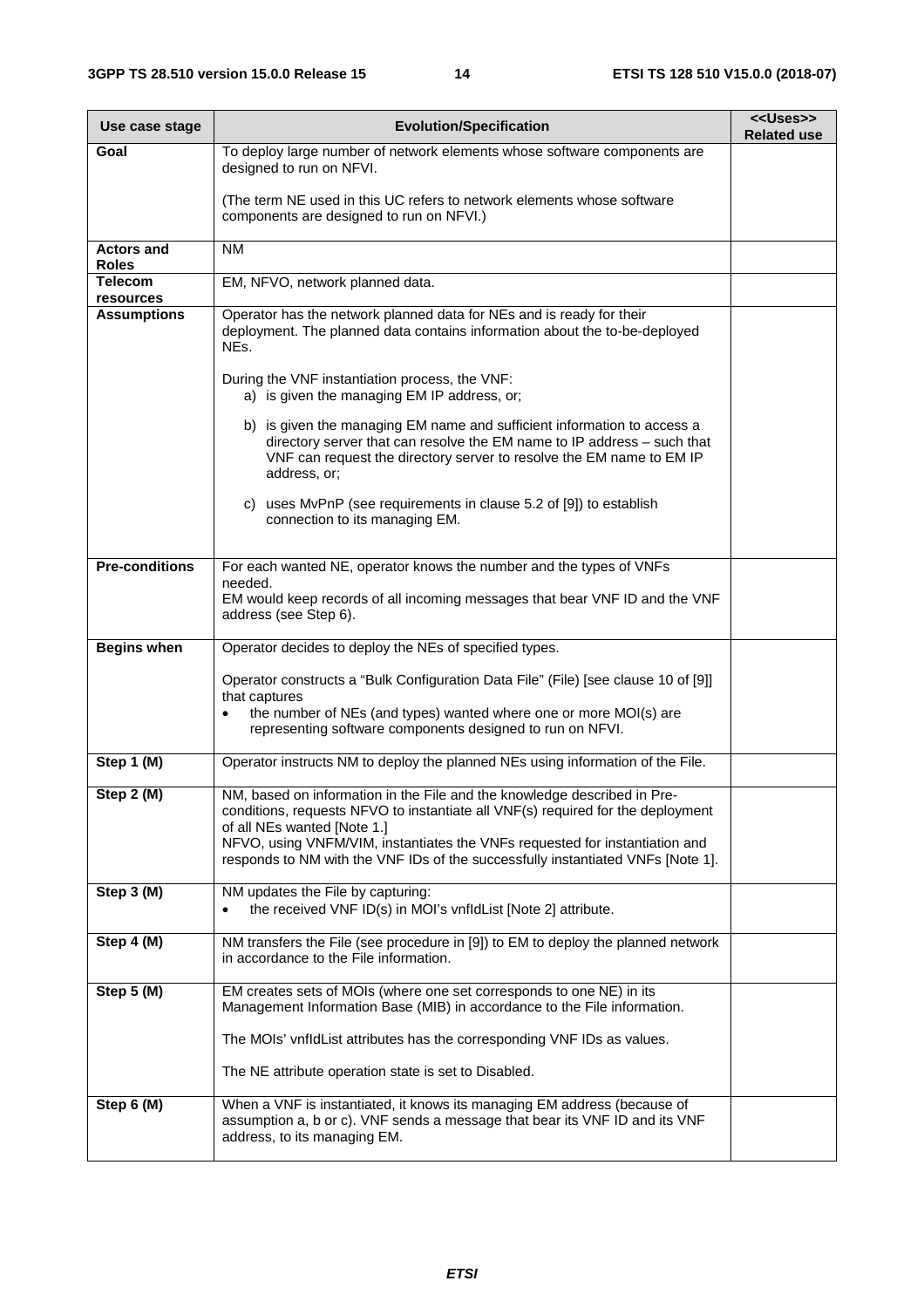| Use case stage         | <b>Evolution/Specification</b>                                                                                                                                                                                                                                                                                                                                                                                                                                                        | < <uses>&gt;<br/><b>Related use</b></uses> |  |  |  |  |  |
|------------------------|---------------------------------------------------------------------------------------------------------------------------------------------------------------------------------------------------------------------------------------------------------------------------------------------------------------------------------------------------------------------------------------------------------------------------------------------------------------------------------------|--------------------------------------------|--|--|--|--|--|
| Step 7 (M)             | EM examines its records (see Pre-condition) or on reception of message from<br>VNF that bears the VNF ID and the VNF address, will try to identify if the MOI(s)<br>whose vnfldList has an vnfld that is same as the VNF ID received. When found.<br>the EM considers that the VNF is running on NFVI.<br>When all VNF instance(s) of a NE are running on NFVI, the operation state of<br>the NE is changed to Enabled.<br>EM notifies NM of the NE whose operation state is Enabled. |                                            |  |  |  |  |  |
| Ends when              | The above steps have successfully completed.                                                                                                                                                                                                                                                                                                                                                                                                                                          |                                            |  |  |  |  |  |
| <b>Exceptions</b>      |                                                                                                                                                                                                                                                                                                                                                                                                                                                                                       |                                            |  |  |  |  |  |
| <b>Post-conditions</b> | The network resource model instance tree, maintained by EM, corresponding to<br>the information of the File is created and the state of all NE(s) are Enabled.                                                                                                                                                                                                                                                                                                                        |                                            |  |  |  |  |  |
| <b>Traceability</b>    | REQ-NFV_CM-CON-10                                                                                                                                                                                                                                                                                                                                                                                                                                                                     |                                            |  |  |  |  |  |
|                        | Note 1: NM may issue InstantiateNsRequest (clause 7.3.3. [8]) to NFVO or<br>issue UpdateNsRequest to NFVO with input parameter<br>updateType==instantiateVnf (clause 7.3.5 of [8]), based on his<br>knowledge of NS instances in existence.<br>Note 2: It is assumed that MOIs would have an attribute called vnfListId                                                                                                                                                               |                                            |  |  |  |  |  |
|                        | whose elements are identifier of VNF instance involved.                                                                                                                                                                                                                                                                                                                                                                                                                               |                                            |  |  |  |  |  |

# 6.4.2 Configure VNF instance with Managed Object attributes

| <b>Use Case Stage</b>   | <b>Evolution / Specification</b>                                                 | < <uses>&gt;</uses> |
|-------------------------|----------------------------------------------------------------------------------|---------------------|
|                         |                                                                                  | <b>Related use</b>  |
| Goal                    | Configure an existing VNF instance with Managed Object attributes.               |                     |
| <b>Actors and Roles</b> | <b>IRPManager</b>                                                                |                     |
| <b>Telecom</b>          |                                                                                  |                     |
| resources               |                                                                                  |                     |
| Assumptions             |                                                                                  |                     |
| <b>Pre conditions</b>   | The MOI(s) for the NE have been created.                                         |                     |
| Begins when             | Operator decides to configure Managed Object attributes for an existing VNF      |                     |
|                         | instance.                                                                        |                     |
| Step 1 (M)              | IRPManager sends a request to IRPAgent to configure the VNF instance over Itf-N. |                     |
| Step 2 (M)              | IRPAgent configures the VNF instance with Managed Object attributes.             |                     |
| Step 3 (M)              | IRPAgent returns the result of the VNF instance configuration to IRPManager over |                     |
|                         | ltf-N.                                                                           |                     |
| Ends when               | Ends when all mandatory steps identified above are successfully completed or     |                     |
|                         | when an exception occurs.                                                        |                     |
| <b>Exceptions</b>       | One of the steps identified above fails.                                         |                     |
| <b>Post Conditions</b>  | The VNF instance has been configured with Managed Object attributes.             |                     |
| Traceability            | REQ-NFV CM Itf-N-FUN-6                                                           |                     |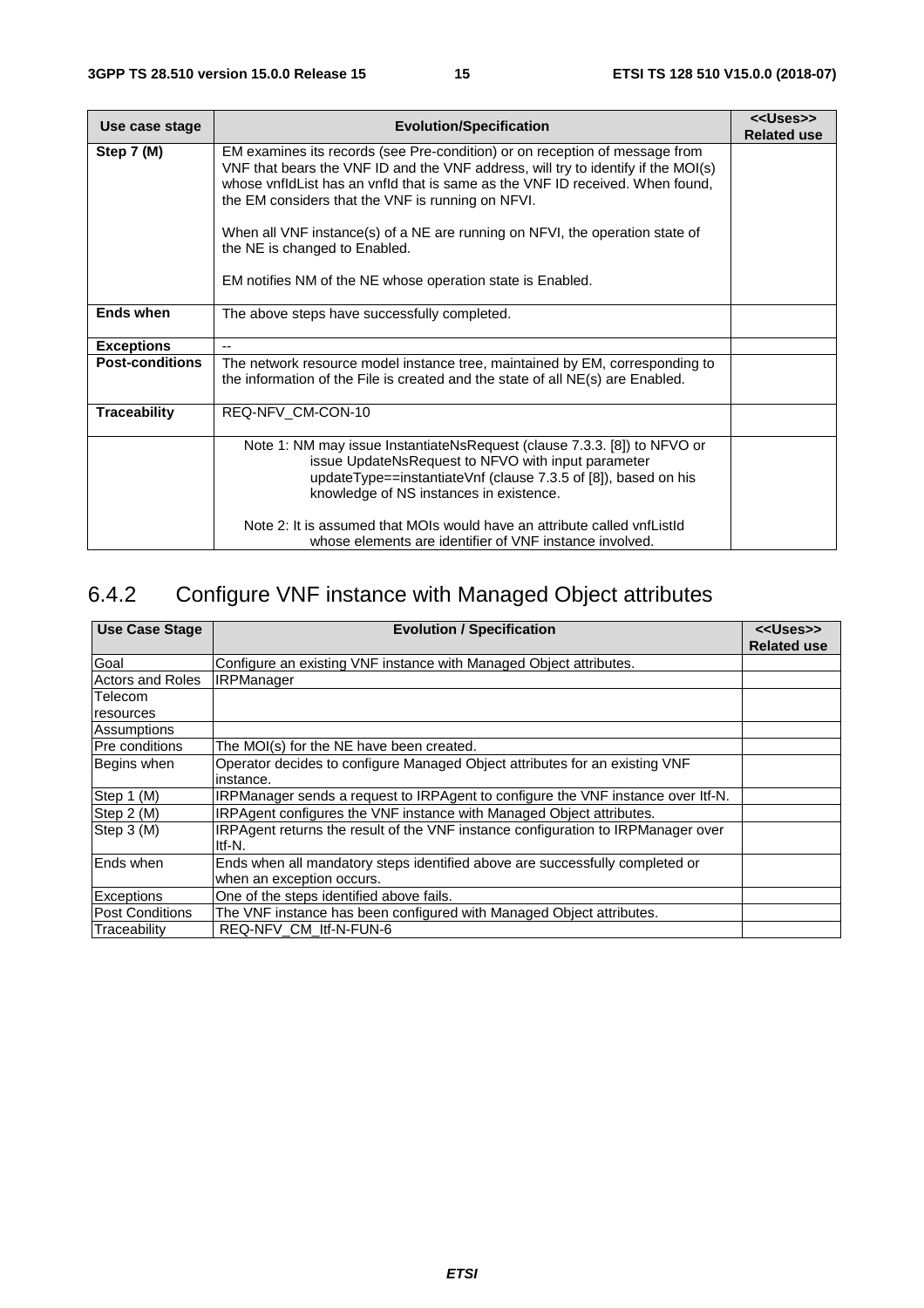### 6.4.3 Delete the MOI(s) corresponding to a VNF instance (application part)

| <b>Use Case</b>   | <b>Evolution/Specification</b>                                                                                   | < <uses>&gt;<br/><b>Related use</b></uses> |  |  |  |  |
|-------------------|------------------------------------------------------------------------------------------------------------------|--------------------------------------------|--|--|--|--|
| Goal              | Delete the MOI(s) corresponding to the subject VNF instance (application part).                                  |                                            |  |  |  |  |
| Actors and Roles  | 3GPP NM                                                                                                          |                                            |  |  |  |  |
| Telecom resources | 3GPP NM, 3GPP EM                                                                                                 |                                            |  |  |  |  |
| Assumptions       |                                                                                                                  |                                            |  |  |  |  |
| lPre-conditions   | The 3GPP services provided by the VNF instance where its relevant MOI(s) are to<br>be deleted have been released |                                            |  |  |  |  |
| Begins when       | The operator decides to delete the MOI(s) corresponding to a VNF instance<br>(application part).                 |                                            |  |  |  |  |
| Step 1 (M)        | NM sends a request to EM to delete the MOI(s) corresponding to the subject VNF<br>instance (application part).   |                                            |  |  |  |  |
| Step 2 (M)        | EM deletes the MOI(s) corresponding to the subject VNF instance (application part).                              |                                            |  |  |  |  |
| Step 3 (M)        | EM notifies NM of the completion of the MOI(s) deletion.                                                         |                                            |  |  |  |  |
| Ends when         | Ends when all steps identified above are completed or when an exception occurs.                                  |                                            |  |  |  |  |
| <b>Exceptions</b> | One of the steps identified above fails.                                                                         |                                            |  |  |  |  |
| lPost-conditions  | The MOI(s) corresponding to the subject VNF instance (application part) are<br>deleted.                          |                                            |  |  |  |  |
| Traceability      | REQ-NFV CM Itf-N-FUN-5.                                                                                          |                                            |  |  |  |  |

### 6.4.4 Update the MOI(s) corresponding to the subject VNF instance (application part) after a VNF instance is scaled (Triggered by NM)

| <b>Use Case</b>         | <b>Evolution/Specification</b>                                                                                                                              | < <uses>&gt;<br/><b>Related use</b></uses>               |  |  |  |  |
|-------------------------|-------------------------------------------------------------------------------------------------------------------------------------------------------------|----------------------------------------------------------|--|--|--|--|
| Goal                    | Update the attributes of the MOI(s) corresponding to the subject VNF instance<br>(application part) after a VNF has been scaled.                            |                                                          |  |  |  |  |
| <b>Actors and Roles</b> | 3GPP NM                                                                                                                                                     |                                                          |  |  |  |  |
| Telecom resources       | 3GPP NM, 3GPP EM                                                                                                                                            |                                                          |  |  |  |  |
| Assumptions             |                                                                                                                                                             |                                                          |  |  |  |  |
| <b>Pre-conditions</b>   | The MOI(s) for the subject VNF instance have not been updated.                                                                                              |                                                          |  |  |  |  |
| Begins when             | NM learns that the VNF instance has been scaled, and decides the MOI(s)<br>corresponding to the subject VNF instance (application part) need to be updated. | See use case<br>in clause<br>6.4.3.4 in TS<br>28.525 [8] |  |  |  |  |
| Step 1 (M)              | NM sends a request to EM to update the MOI(s) corresponding to the subject VNF<br>instance (application part).                                              |                                                          |  |  |  |  |
| Step 2 (M)              | EM updates the attributes of the MOI(s) corresponding to the subject VNF instance<br>(application part).                                                    |                                                          |  |  |  |  |
| Step 3 (M)              | EM sends the notifications to NM about the update of the MOI(s).                                                                                            |                                                          |  |  |  |  |
| Ends when (*)           | Ends when all steps identified above are completed or when an exception occurs.                                                                             |                                                          |  |  |  |  |
| Exceptions              | One of the steps identified above fails.                                                                                                                    |                                                          |  |  |  |  |
| lPost-conditions        | The MOI(s) corresponding to the subject VNF instance (application part) are<br>updated.                                                                     |                                                          |  |  |  |  |
| Traceability (*)        | REQ-NFV CM Itf-N-FUN-6, REQ-NFV CM Itf-N-FUN-7                                                                                                              |                                                          |  |  |  |  |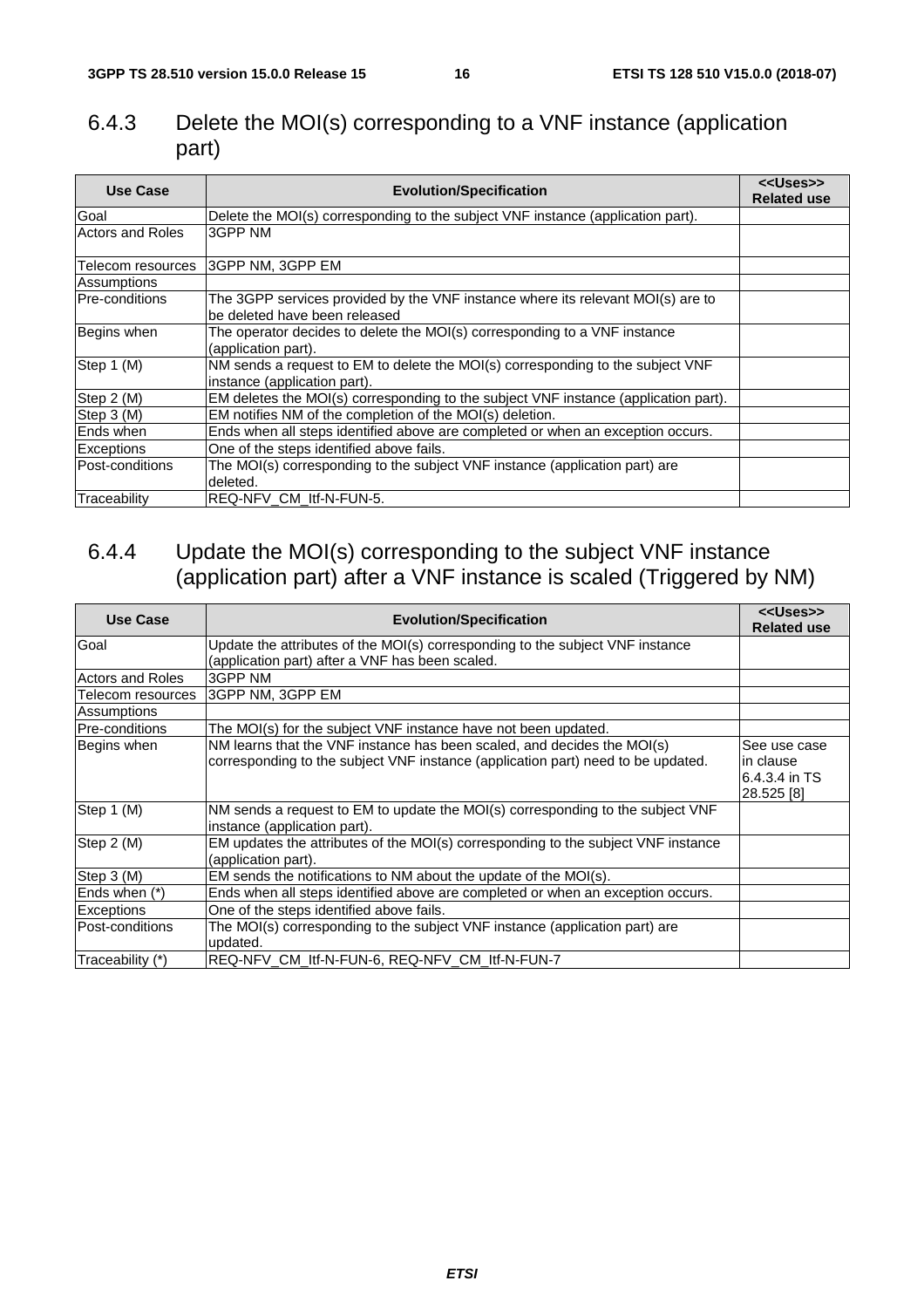### 6.4.5 Update the MOI(s) corresponding to the subject VNF instance (application part) after a VNF instance is scaled (Triggered by EM)

| <b>Use Case</b>       | <b>Evolution/Specification</b>                                                                                                                                                     | < <uses>&gt;<br/><b>Related use</b></uses> |  |  |  |  |
|-----------------------|------------------------------------------------------------------------------------------------------------------------------------------------------------------------------------|--------------------------------------------|--|--|--|--|
| Goal                  | Update the attributes of the MOI(s) corresponding to the subject VNF instance                                                                                                      |                                            |  |  |  |  |
|                       | (application part) after a VNF instance is scaled.                                                                                                                                 |                                            |  |  |  |  |
| Actors and Roles      | l3GPP NM                                                                                                                                                                           |                                            |  |  |  |  |
| Telecom resources     | 3GPP NM, 3GPP EM, VNFM                                                                                                                                                             |                                            |  |  |  |  |
| Assumptions           |                                                                                                                                                                                    |                                            |  |  |  |  |
| <b>Pre-conditions</b> | The MOI(s) for the subject VNF instance have not been updated.                                                                                                                     |                                            |  |  |  |  |
| Begins when           | EM receives the message indicating the VNF has been scaled from VNFM and<br>decides the MOI(s) corresponding to the subject VNF instance (application part)<br>need to be updated. |                                            |  |  |  |  |
| Step 1 (M)            | EM updates the attributes of the MOI(s) corresponding to the subject VNF instance<br>(application part).                                                                           |                                            |  |  |  |  |
| Step 2 (M)            | EM sends the notifications to NM about the update of the MOI(s).                                                                                                                   |                                            |  |  |  |  |
| Ends when (*)         | Ends when all steps identified above are completed or when an exception occurs.                                                                                                    |                                            |  |  |  |  |
| <b>Exceptions</b>     | One of the steps identified above fails.                                                                                                                                           |                                            |  |  |  |  |
| Post-conditions       | The MOI(s) corresponding to the subject VNF instance (application part) are<br>updated.                                                                                            |                                            |  |  |  |  |
| Traceability (*)      | <b>IREQ-NFV CM Itf-N-FUN-7</b>                                                                                                                                                     |                                            |  |  |  |  |

- 6.4.6 Void
- 6.4.7 Void
- 6.4.8 Void

### 6.4.9 Enable/disable the auto-scaling of the VNF instance(s) corresponding to an NE

| <b>Use Case</b>        | <b>Evolution/Specification</b>                                                                                                                 | < <uses>&gt;<br/><b>Related use</b></uses>          |
|------------------------|------------------------------------------------------------------------------------------------------------------------------------------------|-----------------------------------------------------|
| Goal                   | Enable/Disable the auto-scaling of the VNF instance(s) corresponding to an NE.                                                                 |                                                     |
| <b>Actors and</b>      | <b>IRPManager</b>                                                                                                                              |                                                     |
| <b>Roles</b>           |                                                                                                                                                |                                                     |
| <b>Telecom</b>         | <b>IRPAgent, VNFM</b>                                                                                                                          |                                                     |
| resources              |                                                                                                                                                |                                                     |
| <b>Assumptions</b>     |                                                                                                                                                |                                                     |
| <b>Pre-conditions</b>  |                                                                                                                                                |                                                     |
| <b>Begins when</b>     | The operator decides to enable/disable the auto-scaling of the VNF instance(s)<br>corresponding to an NE.                                      |                                                     |
| Step 1 (M)             | IRPManager requests IRPAgent to change the value of the auto-scaling attribute<br>on VNF instance(s) corresponding to an NE.                   |                                                     |
| Step 2 (M)             | EM requests VNFM to enable/disable the auto-scaling of the subject VNF<br>instance(s).                                                         | Use case<br>defined in<br>clause 6.4.1.6<br>of [8]. |
| Step 3 (M)             | IPRAgent notifies IPRManager of the completion result of enabling/disabling the<br>auto-scaling of the VNF instance(s) corresponding to an NE. |                                                     |
| <b>Ends when</b>       | Ends when all steps identified above are completed or when an exception occurs.                                                                |                                                     |
| <b>Exceptions</b>      | One of the steps identified above fails.                                                                                                       |                                                     |
| <b>Post-conditions</b> | The auto-scaling of the VNF instance(s) corresponding to an NE is<br>enabled/disabled.                                                         |                                                     |
| <b>Traceability</b>    | REQ-NFV_CM_ltf-N-FUN-9                                                                                                                         |                                                     |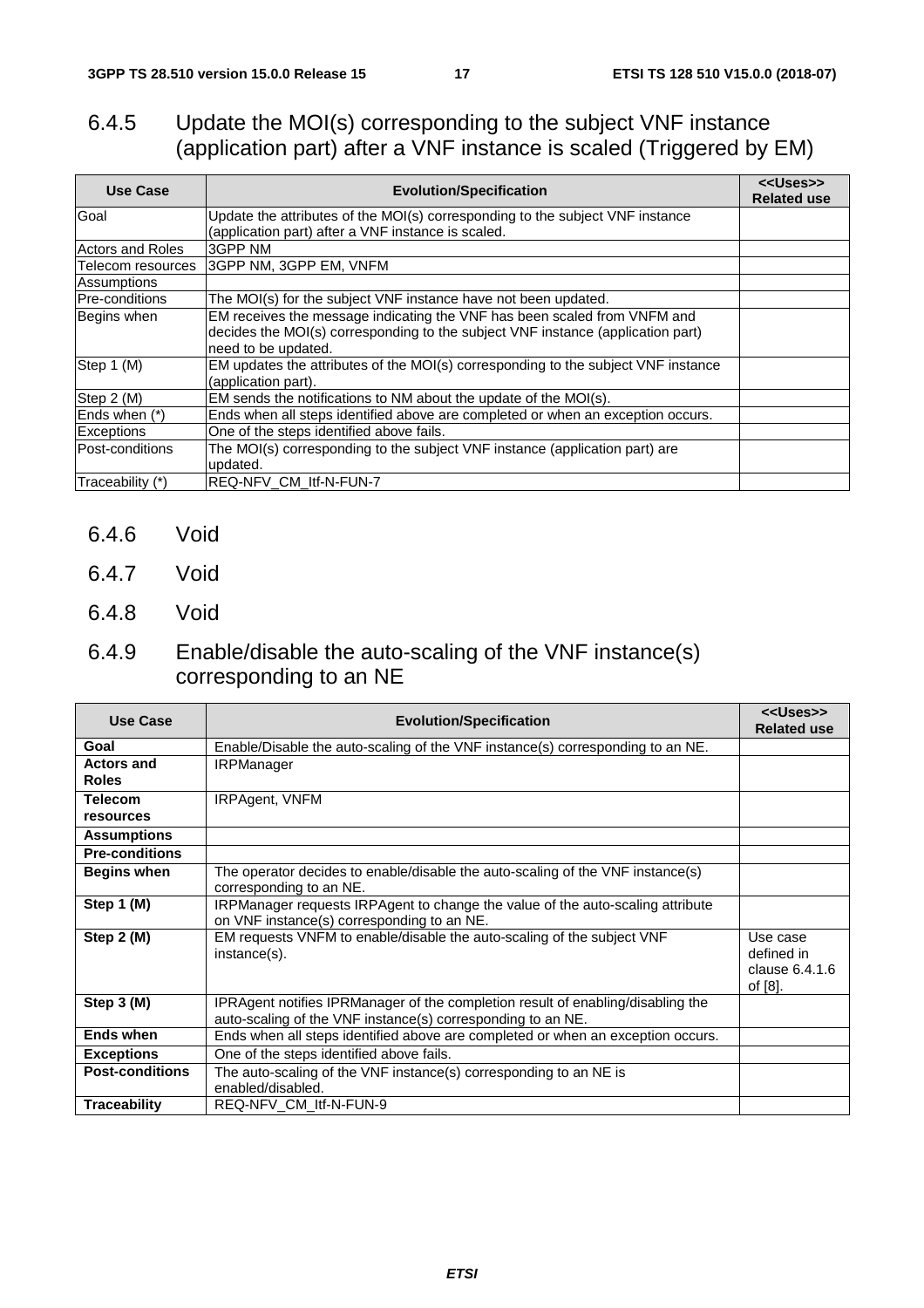| <b>Use Case</b>                   | <b>Evolution/Specification</b>                                                                                                          | < <uses>&gt;<br/><b>Related use</b></uses> |
|-----------------------------------|-----------------------------------------------------------------------------------------------------------------------------------------|--------------------------------------------|
| Goal                              | Synchronize the VNF related information in a ManagedFunction instance with the<br>corresponding VNF information in MANO side.           |                                            |
| <b>Actors and</b><br><b>Roles</b> | <b>IRPAgent</b>                                                                                                                         |                                            |
| <b>Telecom</b>                    | <b>IRPManager, VNFM</b>                                                                                                                 |                                            |
| resources<br><b>Assumptions</b>   |                                                                                                                                         |                                            |
| <b>Pre-conditions</b>             | EM has subscribed the VnfLifecycleChangeNotification and                                                                                |                                            |
|                                   | VnfInfoAttributeValueChangeNotification (see clause 7.3.3 of [5]).                                                                      |                                            |
| <b>Begins when</b>                | EM receives VnfLifecycleChangeNotification or<br>VnfInfoAttributeValueChangeNotification (see clause 7.3.3 of [5]) from VNFM.           |                                            |
| Step 1 (0)                        | EM performs QueryVNF operation (see clause 7.2.9 of [5]) and obtains the current<br>information of the corresponding VnfInfo object.    |                                            |
| Step 2 (O)                        | If the attribute values on EM do not match those of the current Vnflnfo, EM updates<br>these values.                                    |                                            |
| Step 3 (O)                        | If the attribute values of MOI(s) exposed to IRPManager are changed, IPRAgent<br>notifies IPRManager about the attribute value changes. |                                            |
| Ends when                         | Ends when all steps identified above are completed or when an exception occurs.                                                         |                                            |
| <b>Exceptions</b>                 | One of the steps identified above fails.                                                                                                |                                            |
| <b>Post-conditions</b>            | The VNF related information in the ManagedFunction instance is synchronized with<br>the corresponding VNF information in MANO side.     |                                            |
| <b>Traceability</b>               |                                                                                                                                         |                                            |

### 6.4.10 VNF instance information synchronization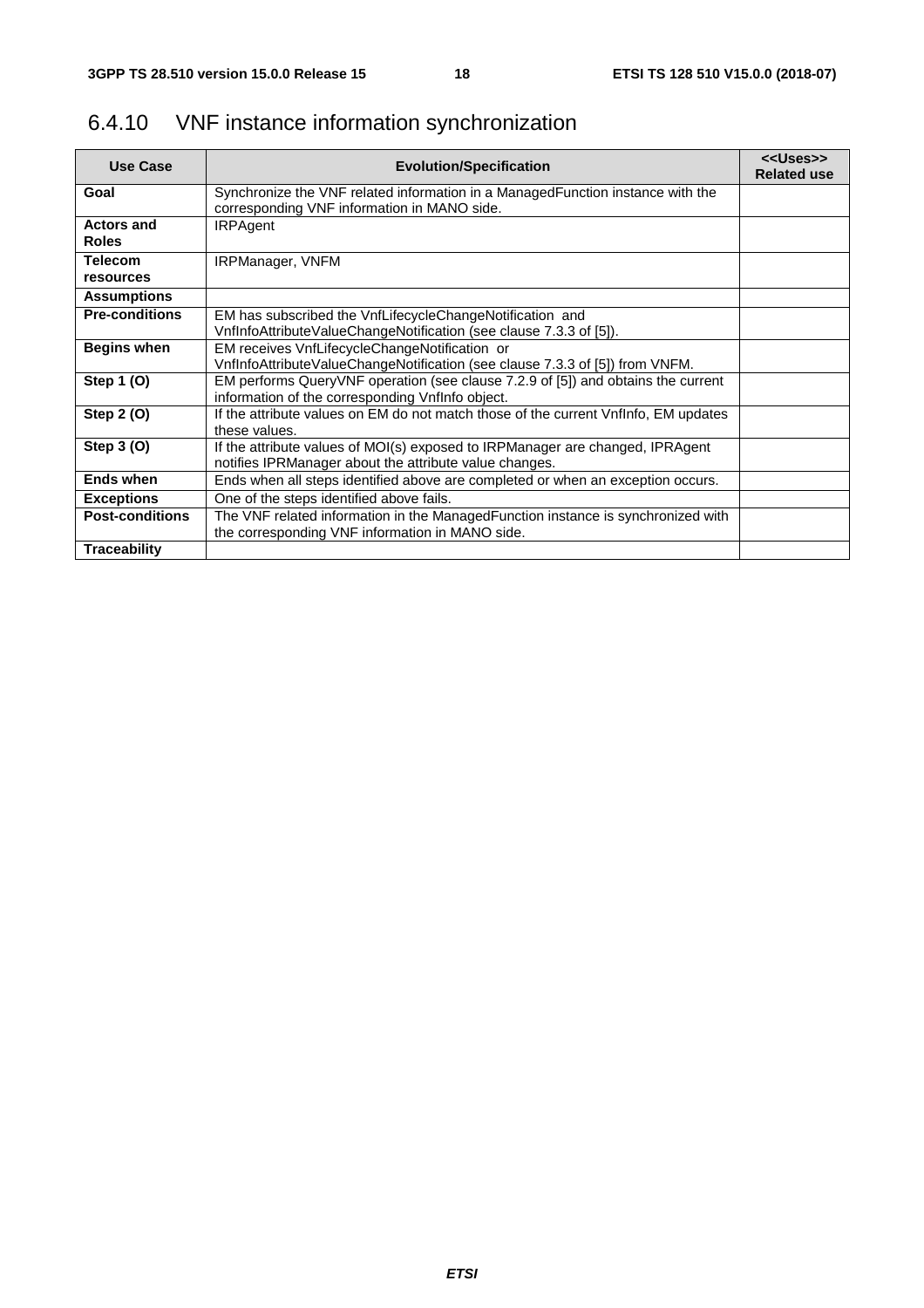# Annex A (informative): Change history

|             | <b>Change history</b> |                   |            |            |     |                                                  |                              |
|-------------|-----------------------|-------------------|------------|------------|-----|--------------------------------------------------|------------------------------|
| <b>Date</b> | <b>Meeting</b>        | <b>TDoc</b>       | <b>ICR</b> | <b>Rev</b> | Cat | Subject/Comment                                  | <b>New</b><br><b>version</b> |
| 2017-09     | <b>SA#77</b>          | ISP-170651        | 0001       |            |     | Remove the duplicated use cases and requirements | 14.1.0                       |
| 2018-03     | SA#79                 | <b>ISP-180058</b> | 0003       |            |     | Scope extension                                  | 14.2.0                       |
| 2018-06     |                       |                   |            |            |     | Update to Rel-15 version (MCC)                   | 15.0.0                       |